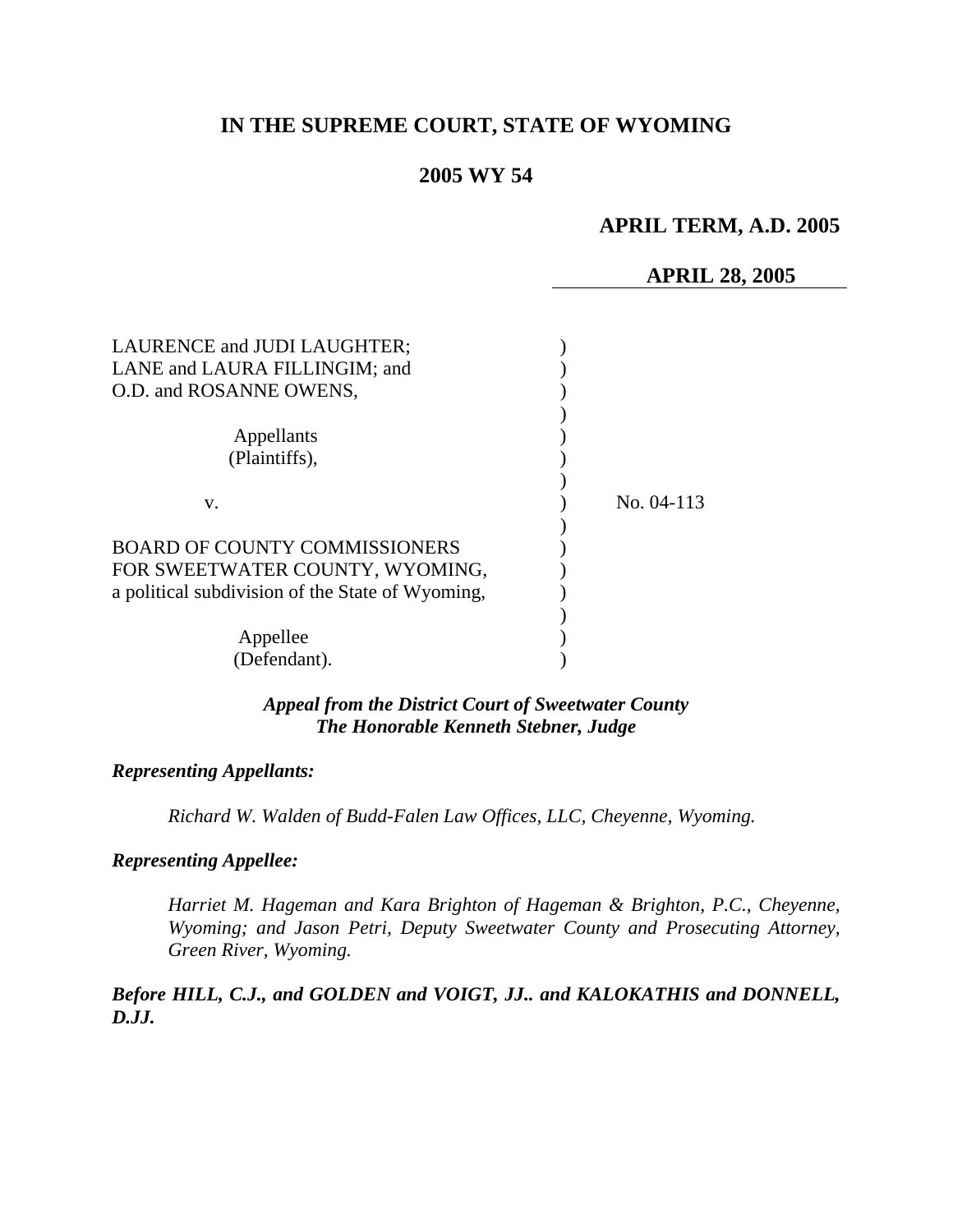# **VOIGT, Justice.**

[¶1] This is an appeal from an order denying summary judgment to the appellant landowners and granting summary judgment to the appellee county. The landowners sought declaratory judgment and other relief in regard to the adoption and implementation of the county's growth management plan. We dismiss the appeal as to the monetary claims and affirm the declaratory judgment.

## *ISSUES*

[¶2] The landowners present the following issues:

1. Whether the Sweetwater County Growth Area Management Plan and Agreement (the Plan) was properly adopted?

2. Whether the Plan is a joint land use plan subject to the provisions of the Wyoming Joint Powers Act, Wyo. Stat. Ann. § 16-1-102 through 16-1-109 (Lexis 1999) and, if so, whether it was adopted in compliance with said provisions?

3. Whether the Plan was properly incorporated into the Sweetwater County Zoning Resolution?

4. Whether the study areas set forth in the Plan were extended in compliance with applicable Wyoming statutes?

5. Whether the Plan and the conditional use permit standards set forth therein are unconstitutionally vague?

6. Whether the conditional use permit process in the Plan constitutes an illegal restraint on the use of land?

7. Whether the application of the Plan to the landowners violated the landowners' substantive due process rights?

8. Whether application of the Plan to the landowners temporarily took the landowners' property in violation of the Wyoming and United States Constitutions?

[¶3] The appellee county presents the following issues:

1. Does the landowners' failure to designate an adequate record warrant dismissal of their appeal and the entry of sanctions, including payment of the county's attorney's fees and costs?

2. Did the landowners' claim for compensation fail to meet the requirements of Wyo. Const. art. 16, § 7, thereby constituting an invalid governmental claim?

1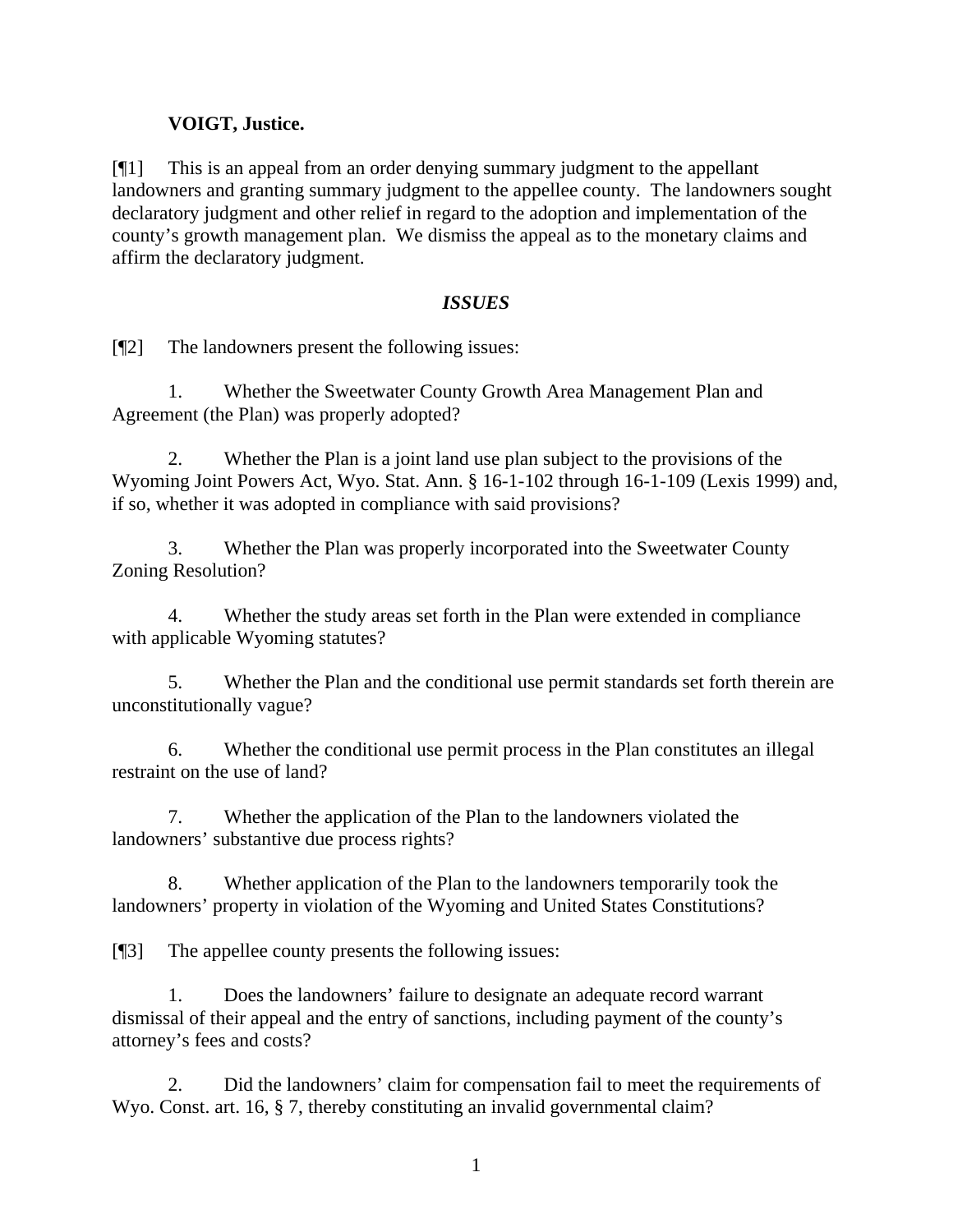3. Does an invalid governmental claim deprive the court of subject matter jurisdiction?

4. Did the district court properly grant the county's motion for summary judgment?

## *FACTS*

[¶4] The parties do not challenge the undisputed material facts set forth in the district court's decision letter. The following summary of relevant facts is taken from that decision letter.

[¶5] In 1993, the county appointed a task force to revise its existing land use plan. The task force's product, identified herein as "the Plan," was styled as an agreement and required adoption not just by the appellee, but also by Rock Springs or Green River, or both cities. After a public hearing in 1996, the Plan was adopted by the county, but by neither city. The county then amended the Plan to delete the requirement that it be adopted by the cities and, after another public hearing, adopted the Plan as amended.

[¶6] The amendments to the Plan also incorporated it into the county's zoning regulations by stating: "The Growth Management Plan and Agreement shall be considered an integral part of the Sweetwater County Zoning and Subdivision Regulations." This incorporation was confirmed in 1997 by adoption of a resolution whose stated purpose was to ensure that the Plan was "properly enforced through the Zoning Resolution."

[¶7] One of the primary purposes of the Plan was to manage growth within the county, especially in the "urbanizing" areas surrounding Rock Springs and Green River. To that end, the Plan contained the following provisions:

> Hillside Protection Study Period – The purpose of this threeyear study period is to allow time for Sweetwater County and an appointed ad hoc committee to research and make recommendations on development criteria for lands with slopes of 10% or greater within the urbanizing area.

> Urban Reserve Study Area – The urban reserve study area is an area which will allow established agriculture, grazing, livestock trailing and animal migration uses to continue in the area that has long-term potential for urban growth. This area includes agriculturally designated lands shown on Exhibit "B". During a three-year study period beginning with the date of the adoption of this agreement, Sweetwater County will appoint an ad hoc committee to examine and make recommendations on the future use, acquisition and regulation of these lands.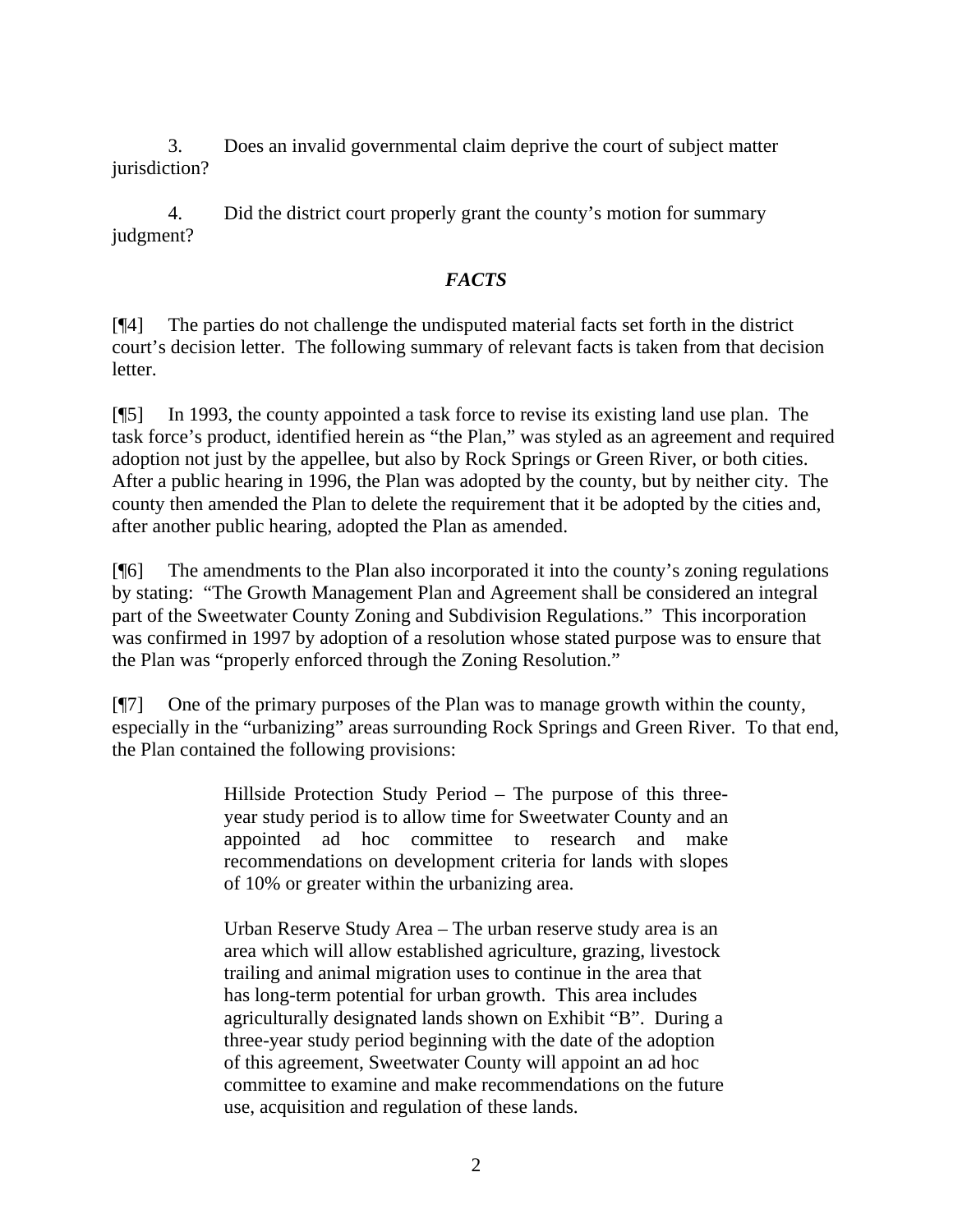#### **5.9.5 Administration of Urban Reserve Study Area**

The purpose of the urban reserve study area is to allow established commercial agriculture, grazing, livestock trailing and animal migration uses to continue on agriculturally-zoned areas within the urbanizing area that have long-term potential for urban growth, while Sweetwater County studies the most appropriate zoning and regulations for the area. These Urban Reserve Areas are zoned agriculture on Exhibit "B". This area shall be under study for a three-year period of time with the option to extend the length of the study period if it becomes necessary. The study period will begin upon the adoption of the agreement.

During this time frame existing commercial[,] agriculture, grazing, livestock trailing, animal migration and oil/gas/mineral extraction are all considered permitted uses within this area. All other proposed uses, including residential accessory use, will require a Conditional Use Permit or a zone change depending on the nature of the application. Each application will be review[ed] on a case-by-case basis. The availability of public water will be a consideration/condition [for] each Conditional Use Permit and/or zone change.

\* \* \*

Concurrent with the adoption of this agreement, Sweetwater County by separate resolution shall amend the Sweetwater County Zoning Resolution to accommodate the Urban Reserve Study Area.

### **5.9.7 Administration of Hillside Protection Study Period**

The purpose of this study period is to allow time for Sweetwater County to research and make recommendation on planning strategies which encourage environmentally sound development on hillsides with slopes of 10% or greater located within the urbanizing areas.

\* \* \*

In the Urbanizing Area during the study period, all establishment of uses, construction, development, grading and earthwork on lands with hillsides of 10% or greater will require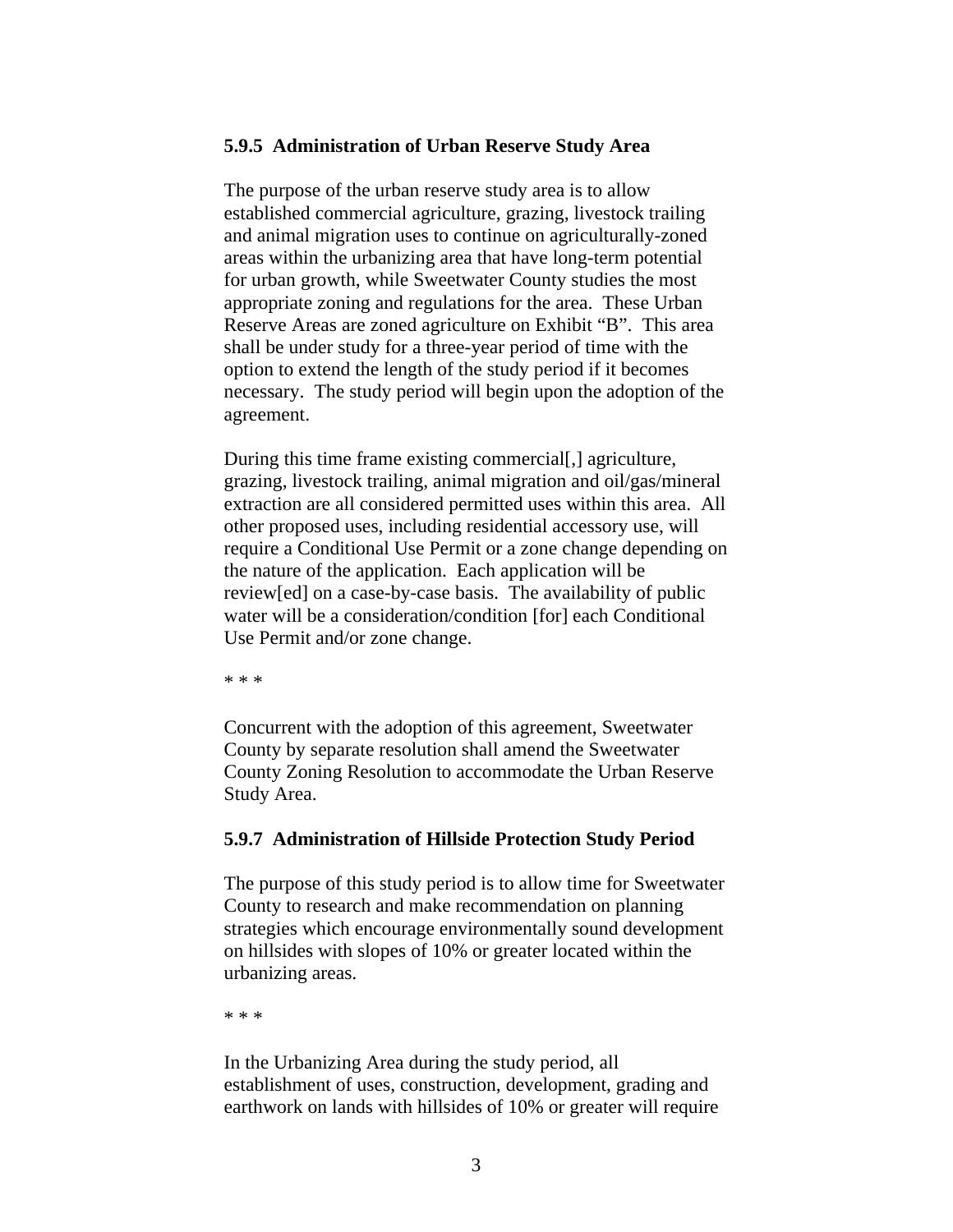a Conditional Use Permit and be evaluated on a case-by-case basis.

If more study is needed, this agreement allows Sweetwater County the option to extend the time frame.

Concurrent with the adoption of this agreement, Sweetwater County by separate resolution shall amend the Sweetwater County Zoning Resolution to accommodate the Hillside Study Period.

[¶8] In 1998, the appellant landowners purchased lands within the Urban Reserve Study Area, part of which lands also were within the Hillside Protection Study Area. Consequently, conditional use permits were required for the landowners' proposed new use, described as "hobby ranching." In addition, the county notified the landowners that their lands lay within an existing subdivision and that they would need to obtain a conditional use permit to establish a different use of the property. What followed was a protracted administrative struggle between the parties over the conditional use permit application process. Eventually, after a contested case hearing before an independent hearing examiner, the county issued conditional use permits to the landowners. Over a year later, the landowners presented to the county a claim under the Wyoming Governmental Claims Act (WGCA), Wyo. Stat. Ann. §§ 1-39-101, *et seq.* (LexisNexis 2003), and subsequently filed this litigation. The district court entered summary judgment in favor of the county on April 14, 2004.

### *STANDARD OF REVIEW*

[¶9] We see no need once again to reiterate our well-known standard for the review of summary judgments. *See Ahrenholtz v. Laramie Economic Development Corp.,* 2003 WY 149, ¶ 16, 79 P.3d 511, 515, *amended on reh'g*, 2003 WY 149A, 82 P.3d 714 (Wyo. 2003) and *McLean v. Hyland Enterprises, Inc.,* 2001 WY 111, ¶ 14, 34 P.3d 1262, 1266-67 (Wyo. 2001). That same standard applies in declaratory judgment actions. *Pullar v. Huelle,* 2003 WY 90, ¶ 6, 73 P.3d 1038, 1039-40 (Wyo. 2003); *Goglio v. Star Valley Ranch Ass'n ,* 2002 WY 94, ¶ 12, 48 P.3d 1072, 1076 (Wyo. 2002).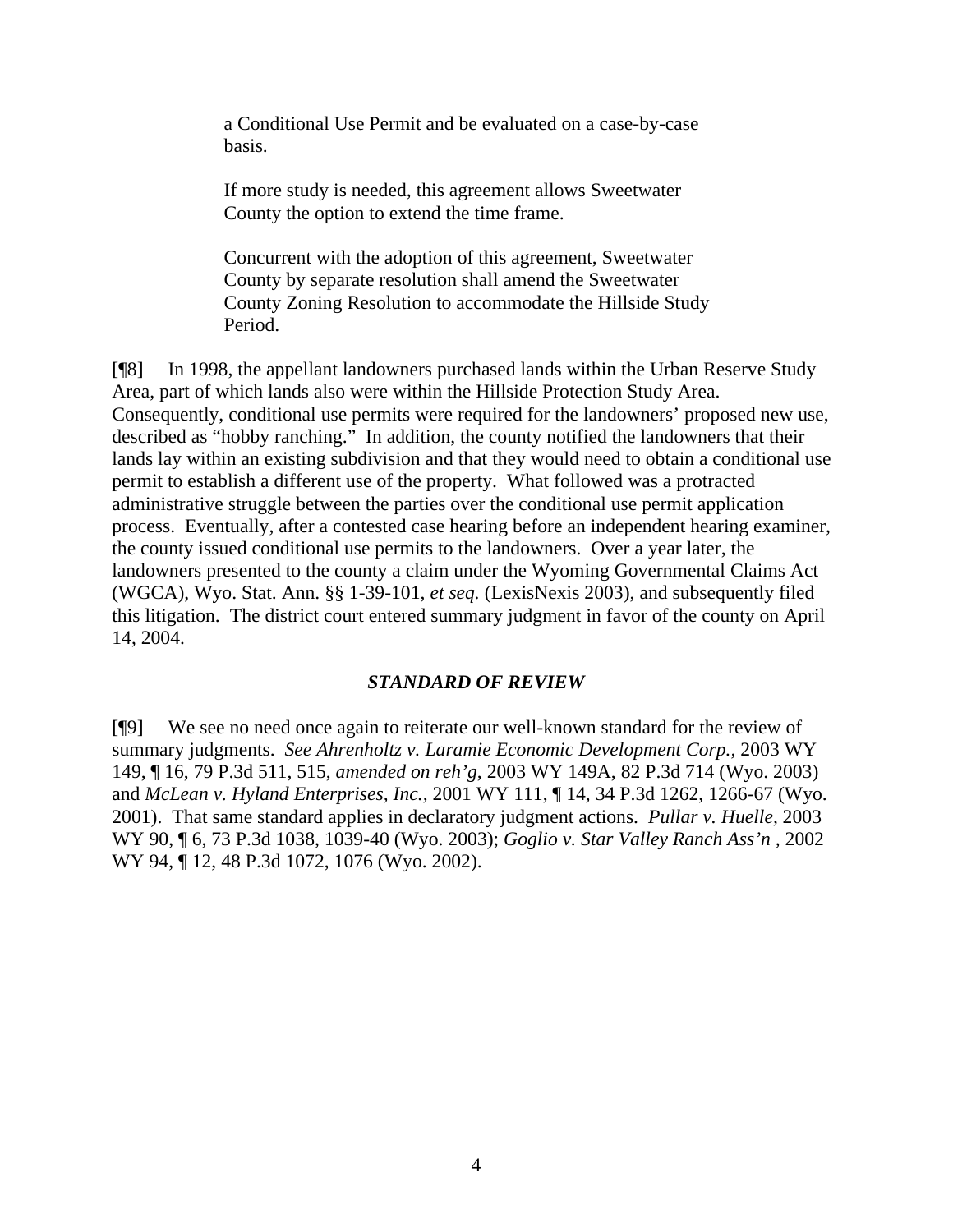## *DISCUSSION*

## *Motion to Dismiss*

[¶10] The county filed a motion to dismiss this appeal because the landowners did not, contemporaneously with the filing of their appellate brief, serve and file a designation of the record, as is required by W.R.A.P. 3.05(b). In response to the motion to dismiss, the landowners immediately filed their designation of the record. In an exercise of our discretion under W.R.A.P. 1.03, we denied the motion to dismiss, but we sanctioned the landowners' attorney for the late filing. We decline now to revisit that decision.

## *Governmental Claim*

[¶11] The claim presented by the landowners to the county sought compensation for loss of use of the property, devaluation of the property as a result of restrictions placed upon its use, and damages incurred in obtaining allegedly unnecessary and illegal permits. These allegations were characterized in the claim as resulting in inverse condemnation, an unconstitutional taking, and deprivation of due process of law. In the prayer for relief in their complaint, the landowners sought compensation for these three causes of action, and for "arbitrary and capricious conduct in adopting and implementing" the Plan.

[¶12] The county contended in the district court that the landowners' causes of action were time-barred because their claim for compensation had not been presented within the two-year limitation period of Wyo. Stat. Ann.  $\S 1-39-113(a)$ .<sup>1</sup> In its decision letter, the district court ruled that inverse condemnation actions are governed by the WGCA, and further ruled that, inasmuch as the landowners' takings and due process claims were analogous to their inverse condemnation claim, "to the extent one cause of action may be time-barred, this Court believes the others would [be] as well." The district court went on to rule, however, "this Court need not determine whether [the landowners'] claims are time-barred, because this Court determines that there has been no temporary taking (or inverse condemnation) herein."

[¶13] The landowners' appellate brief contains a concession that inverse condemnation actions are governed by the WGCA and that their inverse condemnation cause of action is, therefore, time-barred.<sup>2</sup> Were that the end of it, it might appear that we need not consider whether the WGCA applies to the other causes of action because the district court made no actual ruling in that regard. However, the county has raised the issue again before this Court, with emphasis upon the issue of subject matter jurisdiction, or rather, the lack thereof.

 $\overline{a}$  $<sup>1</sup>$  "No action shall be brought under this act against a governmental entity unless the claim upon which the</sup> action is based is presented to the entity as an itemized statement in writing within two (2) years of the date of the alleged act, error or omission[.]" Wyo. Stat. Ann. § 1-39-113(a). The Plan was enforced against the landowners beginning in October 1998. They did not present their claim to the county until October 2002.

<sup>2</sup> *See Lankford v. City of Laramie,* 2004 WY 143, ¶ 18, 100 P.3d 1238, 1243 (Wyo. 2004) and *Waid v. State ex rel. Dept. of Transp.,* 996 P.2d 18, 24-25 (Wyo. 2000).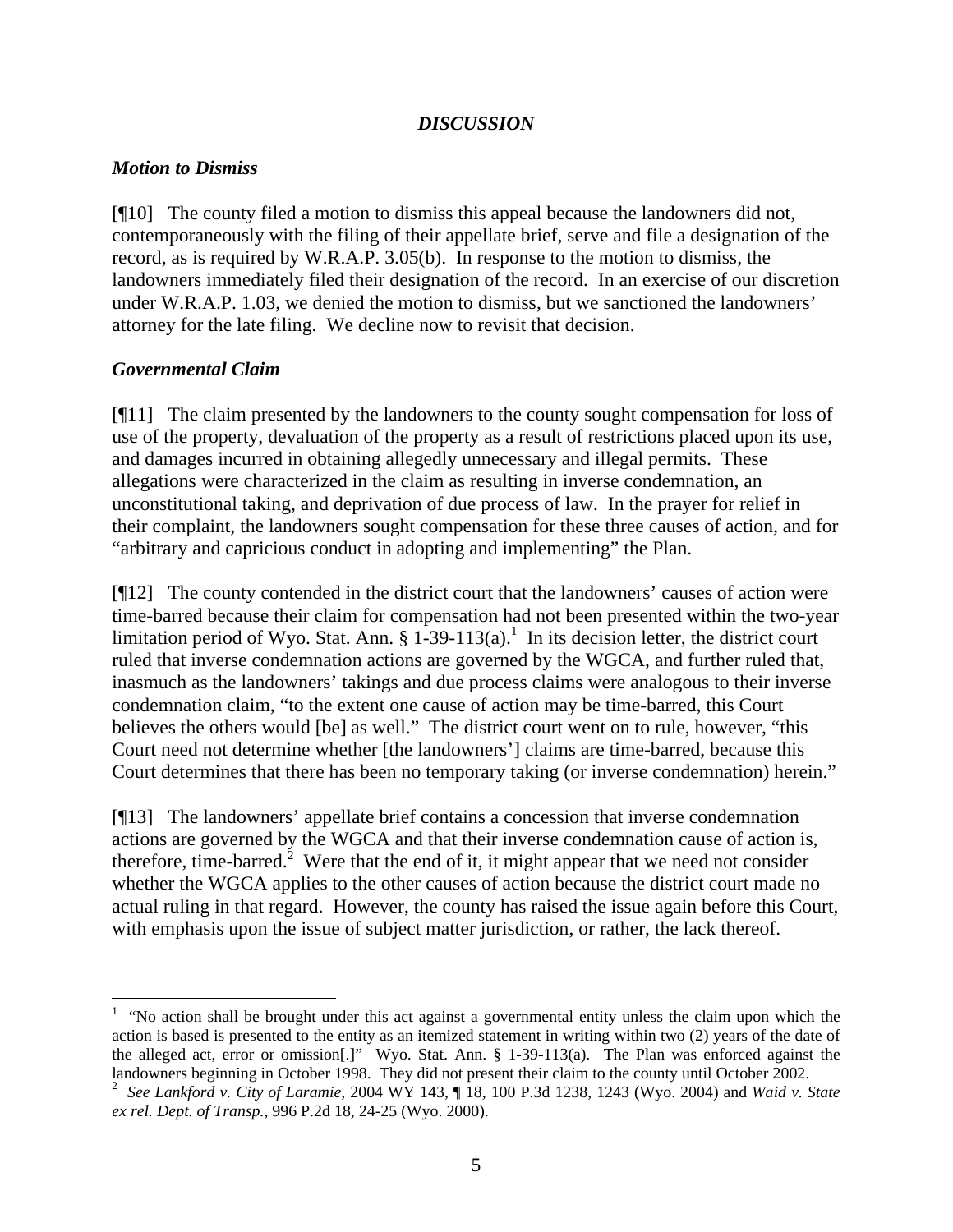[¶14] This Court has now stated several times that governmental claims must meet the dictates of both the WGCA and Wyo. Const. art.  $16, \S 7$ .<sup>3</sup> Bell v. Schell, 2004 WY 153, ¶ 10, 101 P.3d 465, 468 (Wyo. 2004); *Yoak v. Ide,* 2004 WY 32, ¶ 6, 86 P.3d 872, 874 (Wyo. 2004); *Beaulieu v. Florquist,* 2004 WY 31, ¶ 11, 86 P.3d 863, 867 (Wyo. 2004) (*Beaulieu II*); *Beaulieu v. Florquist,* 2001 WY 33, ¶ 15, 20 P.3d 521, 527 (Wyo. 2001) (*Beaulieu I*). Specifically, such claims must be signed by the claimant and certified to under penalty of perjury, and they must be presented to the governmental entity within two years of the date of the alleged act, error or omission. Unless those requirements have been met, and unless such compliance is stated in the complaint, the district court lacks subject matter jurisdiction. *Bell,* 2004 WY 153, ¶ 36, 101 P.3d at 476; *Lankford v. City of Laramie,* 2004 WY 143, ¶ 22, 100 P.3d 1238, 1244 (Wyo. 2004); *Beaulieu II,* 2004 WY 31, ¶ 11, 86 P.3d at 867; *Beaulieu I,* 2001 WY 33, ¶ 14, 20 P.3d at 527.

[¶15] That is not the end of the matter, however. By its own terms, the WGCA applies only to claims and actions brought "under this act . . .." Wyo. Stat. Ann. § 1-39-113(a). Article 16, § 7 of the Wyoming Constitution, on the other hand, applies to *all* claims against the state and its political subdivisions. That would include the landowners' due process and takings claims, whether or not those claims were analogous to the inverse condemnation claim.<sup>4</sup> Consequently, even if the presentment limitation period of the WGCA did not apply to the due process and takings claims, those claims were constitutionally deficient because they were not signed by the landowners and they were not certified to under penalty of perjury.<sup>5</sup>

[¶16] Our jurisprudence dictates that neither the district court nor this Court has subject matter jurisdiction over a governmental claim that has failed to meet the requirements of Wyo. Const. art. 16, § 7. *Lankford,* 2004 WY 143, ¶ 23, 100 P.3d at 1244; *Beaulieu II,* 2004 WY 31, ¶ 15, 86 P.3d at 868-69; *Platte Development Co. v. State, Environmental Quality Council,* 966 P.2d 972, 974 (Wyo. 1998); *Sheridan Retirement Partners v. City of Sheridan,* 

<sup>2</sup><br>3

No money shall be paid out of the state treasury except upon appropriation by law and on warrant drawn by the proper officer, and no bills, claims, accounts or demands against the state, or any county or political subdivision, shall be audited, allowed or paid until a full itemized statement in writing, certified to under penalty of perjury, shall be filed with the officer or officers whose duty it may be to audit the same.

Wyo. Const. art. 16, § 7.<br><sup>4</sup> For the proposition that even constitutional claims may be reasonably restricted and regulated where there is a legitimate state interest, *see Lankford,* 2004 WY 143, ¶¶ 18-21, 100 P.3d at 1243-44; *Wyoming State Highway Dept. v. Napolitano,* 578 P.2d 1342, 1347 (Wyo. 1978); *Michel v. State of Louisiana,* 350 U.S. 91, 97, 76 S.Ct. 158, 100 L.Ed. 83 (1955); *American Land Co. v. Zeiss,* 219 U.S. 47, 66, 31 S.Ct. 200, 55 L.Ed. 82 (1911); Johnny H. Killian and George A. Costello, *The Constitution of the United States of America, Analysis and Interpretation,* 1695 (1996); 16A C.J.S., *Constitutional Law,* §§ 449, 451-52 (1984 & Cum. Supp. 2004); and 16B Am.Jur.2d, *Constitutional Law,* §§ 583-88 (1998).

 $5$  Use of the plural "claims" is somewhat misleading. The landowners presented a single "governmental" claim" that became the basis for multiple causes of action.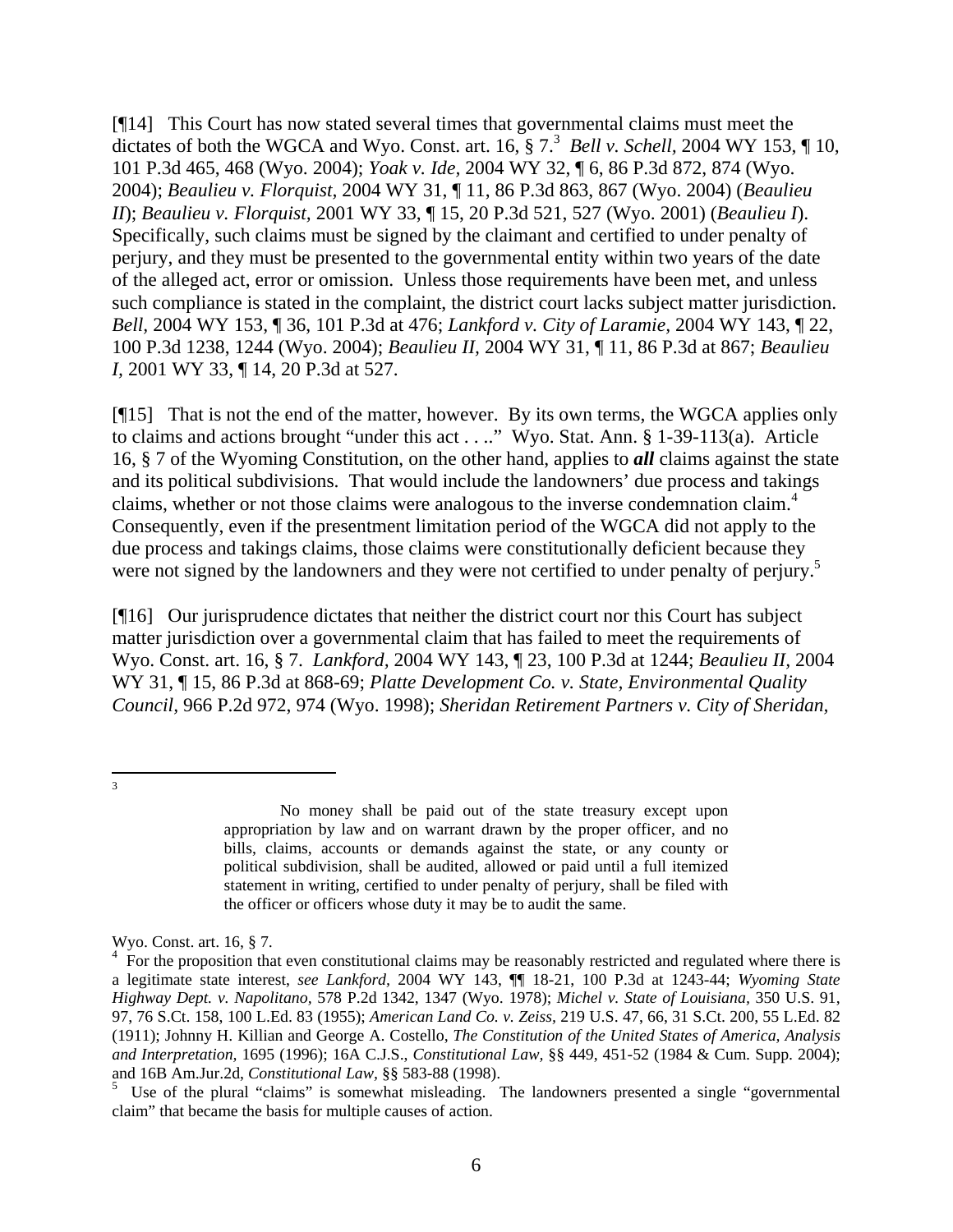950 P.2d 554, 556-57 (Wyo. 1997). The monetary claims should have been dismissed on that ground and we will dismiss this appeal to that extent.

#### *Declaratory Judgment*

[¶17] In addition to the compensatory claims, the landowners' complaint also seeks redress in the form of a declaratory judgment to the effect that the Plan is invalid. $<sup>6</sup>$  The landowners'</sup> contentions are summarized in their appellate brief as follows:

> The [Plan] was improperly adopted by the County. The joint land use plan was not adopted in accordance with its own terms, and the County's attempt to amend and "readopt" the document violated both the plain language of the [Plan] and applicable provisions of the Wyoming Zoning Act, W.S. §§ 18- 5-201 through 18-5-208. The [Plan], which is a joint land use plan created under the authority found in W.S. § 9-8-302, was also developed in violation of the WJPA and was not properly incorporated into the [county's zoning resolutions]. Extension of the [Plan's] four "study areas" was also done in violation of applicable zoning provisions.

In addition to the procedural maladies, the [Plan], or more specifically, its implementing [conditional use permit] regulations, is facially invalid. The [Plan] imposes a [conditional use permit] requirement for any "new" use in any of the four "study areas." The [conditional use permit] regulations, however, do not set forth any standards or guidelines to assist County officials in determining whether to approve or deny a [conditional use permit] application. The regulation gives unbridled discretion to County officials. Such discretion renders the [conditional use permit] regulations unconstitutionally vague and in violation of substantive due process.

The [Plan], th[r]ough its implementing [conditional use permit] regulations, is also an improper restraint on land use

6

Any person interested under a deed, will, written contract or other writings constituting a contract, or whose rights, status or other legal relations are affected by the Wyoming constitution or by a statute, municipal ordinance, contract or franchise, may have any question of construction or validity arising under the instrument determined and obtain a declaration of rights, status or other legal relations.

Wyo. Stat. Ann. § 1-37-103 (LexisNexis 2003).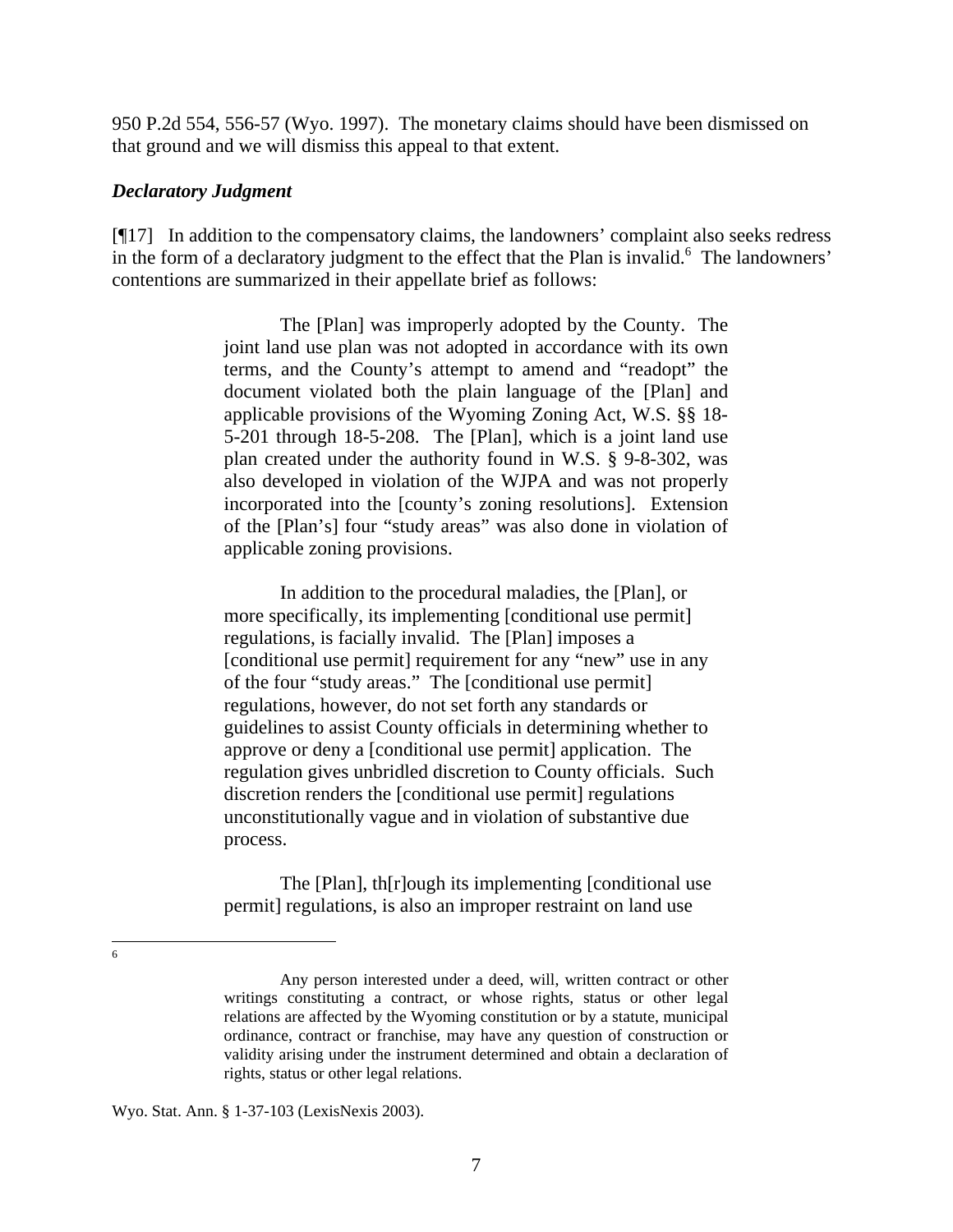within Sweetwater County. At the time [the landowners] were seeking their [conditional use permits], the four "study areas" encompassed most of the unincorporated areas of the County, and almost all of the growth management area. By requiring a [conditional use permit], or a "special use" permit for any "new" land use within the "study areas," the County was effectively controlling land use in an ad hoc and arbitrary manner. Such land use control is the antithesis of proper zoning. It allows for arbitrary and discriminatory interference with the basic rights of private property.

### **Adoption of the Plan**

[¶18] The landowners' first argument is that, because the Plan as originally drawn required adoption by at least one of the cities in addition to the county, the failure of either city to adopt the Plan resulted in the county not being able to adopt it on its own. Therefore, both the initial adoption and the later amendment were invalid. The county's response to this argument, which the district court accepted, was that the county had properly adopted the Plan as amended, and that municipal concurrence was then no longer necessary. We agree. The status of the Plan in its earlier version is not relevant, given that it was adopted as amended before the landowners purchased their property. We also agree with the district court's conclusion that nothing in the record reveals the county used improper procedures in adopting the amended version. Although the Plan was styled as a "plan and agreement," the landowners have shown no reason it could not suffice as the county's land use plan, even if it did not become an agreement with the cities.

#### **Notice and Procedural Due Process**

[¶19] There is some question in the materials before this Court as to the exact nature of the landowners' second argument, which involves notice and procedural due process in regard to the county's adoption of the Plan. The complaint did not allege inadequate notice or a procedural due process claim. Such an argument was made to the district court, however, and in its decision letter, the district court separately dealt with the issue. Appropriately, the district court noted the existence of both statutory notice and constitutional due process requirements. *See Pfeil v. Amax Coal West, Inc.,* 908 P.2d 956, 960-61 (Wyo. 1995). Without further analysis, the district court stated that the two-year period in which to contest statutory notice provisions found in Wyo. Stat. Ann. § 16-3-103(c) (LexisNexis 2001) did not apply to allegations of constitutional due process violations.<sup>7</sup> The district court then went

<sup>7</sup> "No rule is valid unless submitted, filed and adopted in substantial compliance with this section. A proceeding to contest any rule on the ground of noncompliance with the *procedural requirements of this* **section** must be commenced with two (2) years from the effective date of the rule." Wyo. Stat. Ann. § 16-3-103(c) (emphasis added). This provision is part of the Wyoming Administrative Procedure Act. Clearly, the landowners' complaint was brought well beyond the two-year period. Because Wyo. Stat. Ann. § 18-5-202 (LexisNexis 2003) contains its own notice and hearing requirements, however, there is some question, unanswered by the parties, whether the landowners' attack is upon the procedural requirements of Wyo. Stat.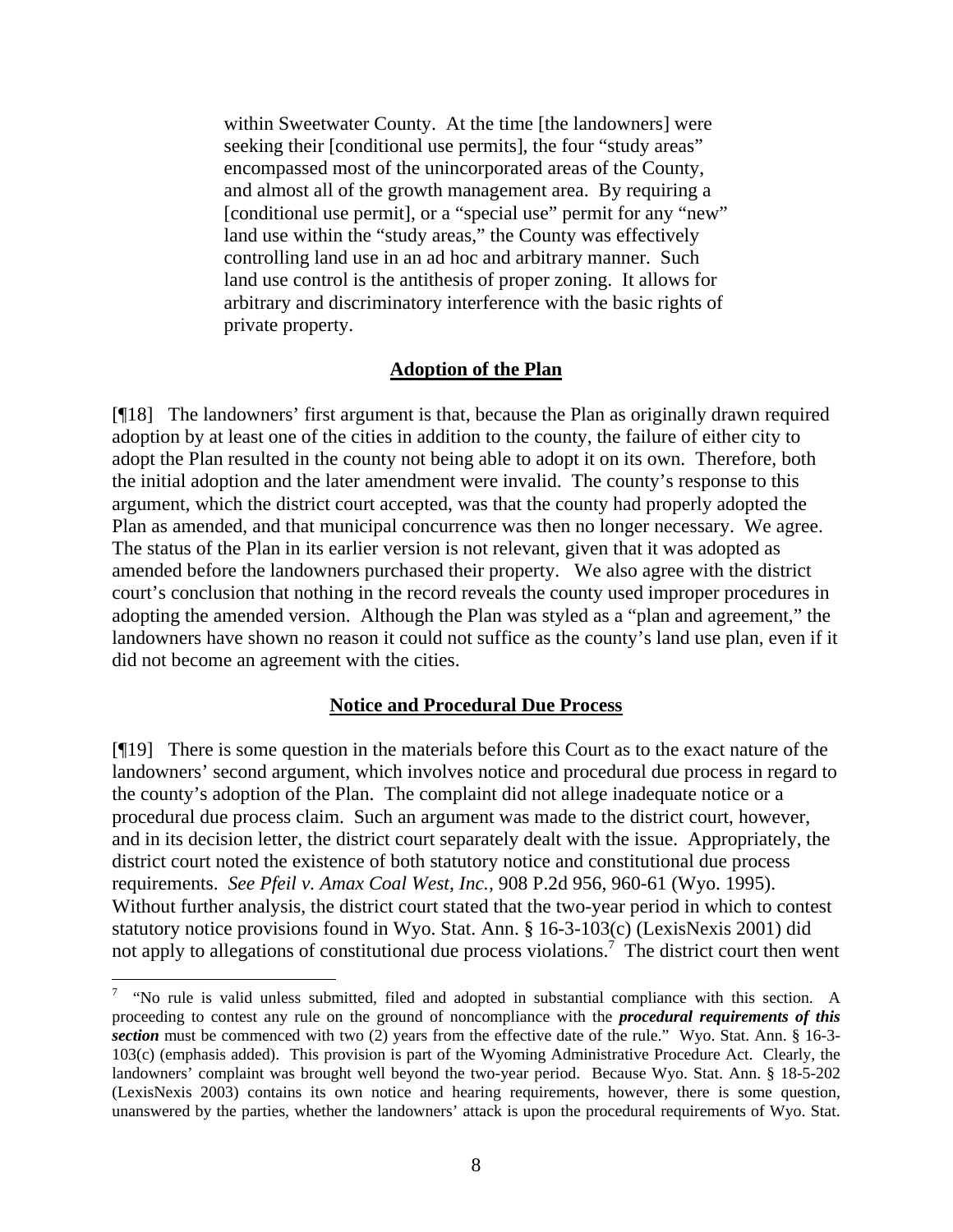on to apply the following standard, taken from *Mullane v. Central Hanover Bank & Trust Co.,* 339 U.S. 306, 314, 70 S.Ct. 652, 94 L.Ed. 865 (1950): "Proper notice entails notice that is 'reasonably calculated, under all the circumstances, to apprise interested parties of the pendency of the action and afford them an opportunity to present their objections.'" The district court also cited *Amoco Production Co. v. Wyoming State Bd. of Equalization,* 882 P.2d 866, 872 (Wyo. 1994) (*quoting Robbins v. South Cheyenne Water and Sewer Dist.*, 792 P.2d 1380, 1385 (Wyo. 1990)), wherein this Court held that "'procedural due process is satisfied if a person is afforded adequate notice and an opportunity to be heard at a meaningful time and in a meaningful manner."<sup>8</sup> Applying these standards, the district court found against the landowners.

[¶20] In their appellate brief, the landowners have limited their notice argument to allege that the public notice issued by the county prior to adoption of the Plan as amended did not satisfy the notice and public hearing requirements of Wyo. Stat. Ann. § 18-5-202(c) (LexisNexis 2003).<sup>9</sup> Specifically, quoting *Hallmark Builders and Realty v. City of Gunnison,* 650 P.2d 556, 559 (Colo. 1982), the landowners contend that "a notice should set forth the information reasonably necessary to provide adequate warning to all persons whose rights may be affected by the proposed action," and that "the notice must . . . apprise the public of the subject matter of the hearing and the nature of the proposed zoning change." *See also Hoke v. Moyer,* 865 P.2d 624, 630-31 (Wyo. 1993) (notice and public hearing required before a board of county commissioners may adopt the recommendations of a zoning commission) and *Schoeller v. Board of County Com'rs of Park County,* 568 P.2d 869, 872 (Wyo. 1977) (notice and public hearing required before zoning resolution may be adopted). Inasmuch as the landowners have limited their argument to the statutory notice requirement, we will address only that issue.

[¶21] The public notice published prior to adoption of the amended Plan reads as follows:

The planning and zoning commission shall prepare recommendations to effectuate the planning and zoning purposes and certify its recommendations to the board of county commissioners. Before adopting the recommendations the board shall hold at least one (1) public hearing. Notice of the time and place of hearing shall be given by one (1) publication in a newspaper of general circulation in the county at least fourteen (14) days before the date of the hearing. After public hearing has been held, the board shall vote upon the adoption of the planning or zoning recommendation. No planning or zoning recommendation shall be adopted unless a majority of the board votes in favor thereof.

Wyo. Stat. Ann. § 18-5-202(c).

 $\overline{a}$ 

Ann. § 16-3-103(c). Without adequate guidance of the parties in that regard, and because the district court's decision was not based on that point, we will address the merits of the notice issue.

<sup>&</sup>lt;sup>8</sup> The parties have not directed this Court's attention to any distinction between the notice and due process requirements of a judicial proceeding or contested case hearing, on the one hand, which were the situations in *Mullane* and *Amoco Production Co.,* respectively, and administrative rule-making, on the other hand, which is the situation presently before this Court. We will not venture there on our own. <sup>9</sup>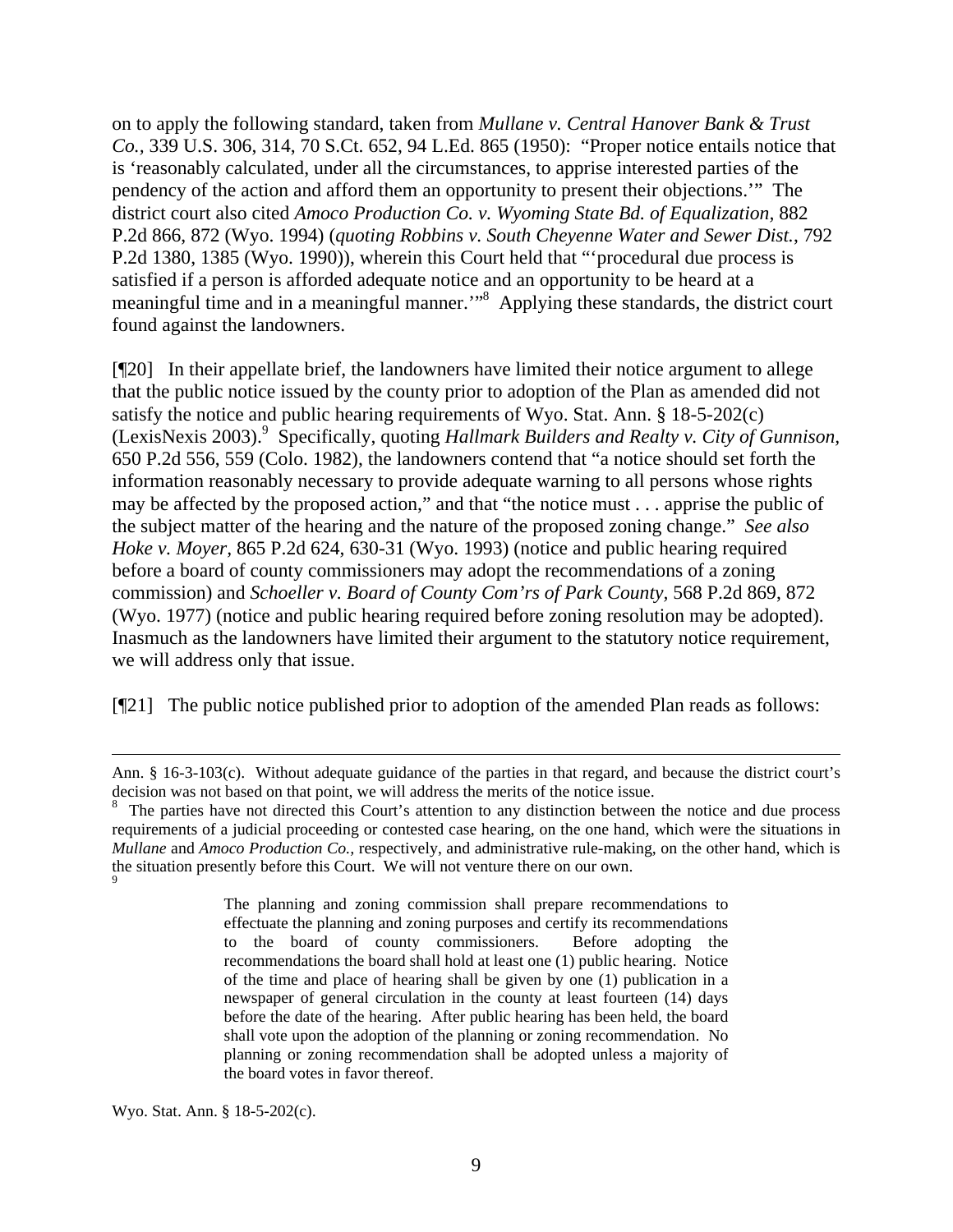On November 20, 1996, at 10:00 a.m., . . . the Sweetwater County Planning and Zoning Commission will hold a public hearing regarding the following: Proposed changes to Sections 3, 4, and 5 of the Sweetwater County Growth Management Plan and Agreement; adoption of the Sweetwater County Growth Management Plan and Agreement by the Cities of Green River and Rock Springs; revision of City Codes and Ordinances adopted by Sweetwater County on April 23, 1996 . . . and, amendment of the Sweetwater County Zoning and Subdivision Regulations to include revised City Codes and Ordinances. These proposed changes are necessary to finalize the Growth Management Plan and Agreement with the Cities of Green River and Rock Springs. The Sweetwater County Board of Commissioners will hold a public hearing on the recommendations of the Sweetwater County Planning and Zoning Commission concerning these issues at their regular meeting scheduled for December 4, 1996, at 2:00 p.m. If you have any questions regarding these proposed changes or ordinances for adoption, they are on display at the following places: . . ..

[¶22] Under any applicable standard, we simply see no deficiency in this public notice. No one reading it could mistake the fact that the county would be considering proposed changes to, and adoption or re-adoption of, the county's growth management plan. Furthermore, the specific reference to Sections 3, 4, and 5 directed the reader's attention to the very provisions at issue in this case. The landowners were in no way prejudiced by this published notice. *Pfeil,* 908 P.2d at 960 (prejudice required before agency action reversed).

### **Wyoming Joint Powers Act**

[¶23] The landowners' position that the county's adoption of the Plan violated the Wyoming Joint Powers Act (WJPA) is straightforward. They contend that the Plan is a "local land use plan" under Wyo. Stat. Ann. §  $9-8-102(a)(ix)$  (LexisNexis 2003).<sup>10</sup> Local governments cooperating in the development of a local land use plan must do so in

 $\frac{1}{10}$ 

Wyo. Stat. Ann. § 9-8-102(a)(ix).

<sup>&</sup>quot;Local land use plan" means any written statement of land use policies, goals and objectives adopted by local governments. Such plans shall relate to an explanation of the methods for implementation, however, these plans shall not require any provisions for zoning. Any local land use plan may contain maps, graphs, charts, illustrations or any other form of written or visual communication[.]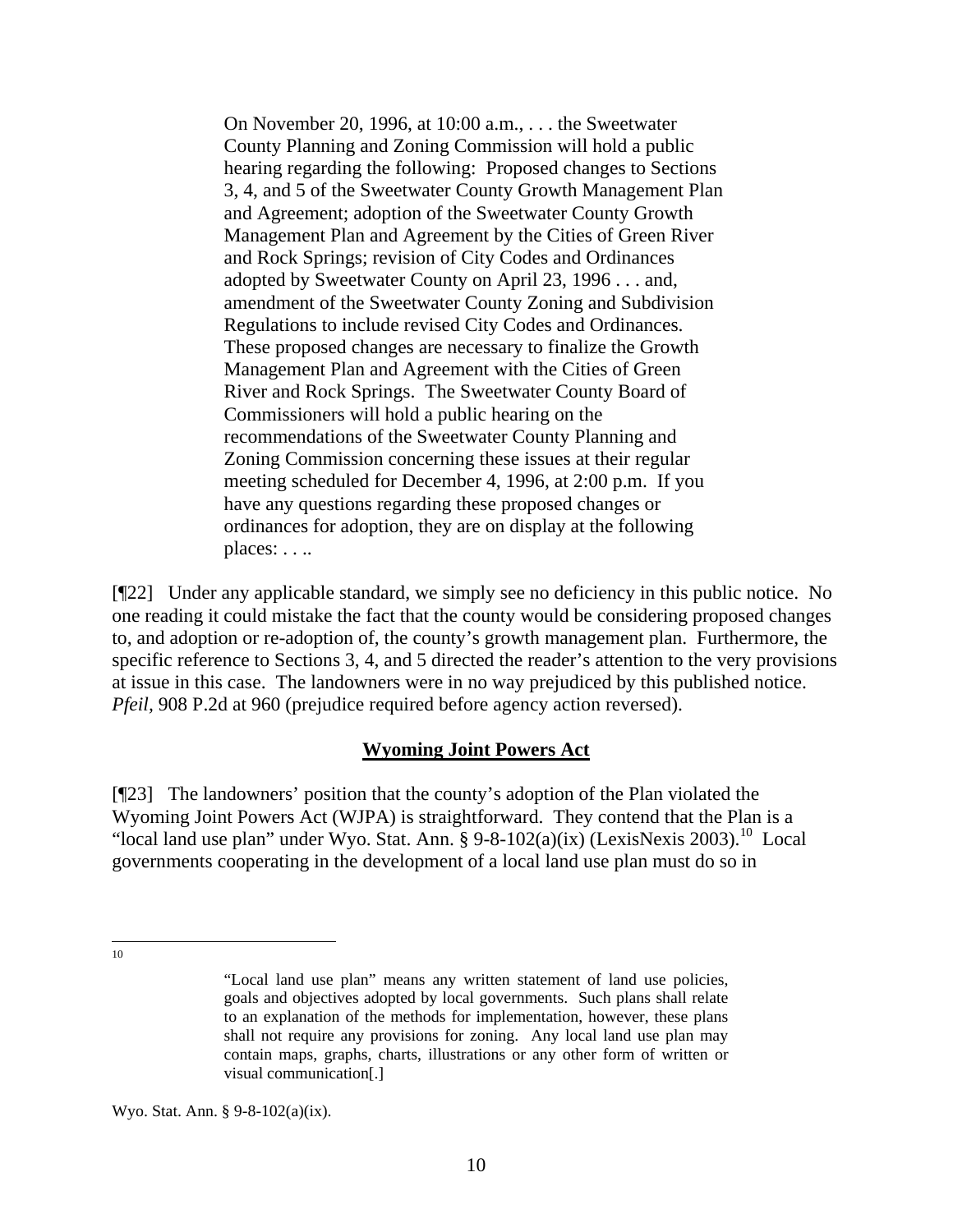accordance with the WJPA.<sup>11</sup> Any cooperative agreement not complying with the WJPA is invalid.<sup>12</sup> Because the Plan was designated as a cooperative agreement among the county and the cities of Rock Springs and Green River, and because the Plan does not meet WJPA requirements, the landowners conclude that it is invalid.

[¶24] This argument, too, must fail, for the simple reason that the county and the cities did not enter into a cooperative agreement subject to the WJPA. No matter how it may have been styled, the Plan adopted and readopted by the county in 1996 was a unilateral land use plan. The fact that the county made a failed attempt to enter into a common plan with the cities did not destroy its ability to adopt the Plan on its own. Further, the fact that the City of Green River subsequently adopted the Plan and began to enforce its provisions within its municipal boundaries did not automatically convert the Plan into a joint powers agreement under the WJPA.

#### **Sweetwater County Zoning Resolution**

[¶25] In *Ford v. Board of County Com'rs of Converse County,* 924 P.2d 91, 94-95 (Wyo. 1996), this Court held that a county's comprehensive land use plan is merely a policy statement, while its zoning resolution has the force and effect of law. In response, the county took steps to ensure that the Plan was enforceable through its zoning resolution. *Ford* was published in September 1996. On December 4, 1996, the county amended the Plan to read, "[t]he Growth Management Plan and Agreement shall be considered an integral part of the Sweetwater County Zoning and Subdivision Regulations." The district court relied upon this amendment in concluding that the Plan could be implemented and enforced through the zoning resolution. Beyond that effort, however, the county took additional measures. On January 8, 1997, the county amended Section 3.b.(6) of its zoning resolution to read:

<sup>&</sup>lt;sup>11</sup> "For the purpose of development of local land use plans, the local government within each city, town and county may cooperate in the development of land use plans not inconsistent with established goals, policies and guidelines in accordance with the powers granted by the Wyoming Joint Powers Act [§§ 16-1-102 through 16-1-110]." Wyo. Stat. Ann. § 9-8-302(b) (LexisNexis 2003). 12

Any two (2) or more agencies may enter into agreements with each other for joint or cooperative action pursuant to this act. No agreement hereunder nor amendment thereto is effective until:

<sup>(</sup>i) The governing body of each participating agency has approved the agreement or amendment;

<sup>(</sup>ii) The agreement or amendment is submitted to and approved by the Wyoming attorney general who shall determine whether the agreement or amendment is compatible with the laws and constitution of Wyoming; and

<sup>(</sup>iii) The agreement or amendment is filed with the keeper of records of each participating agency.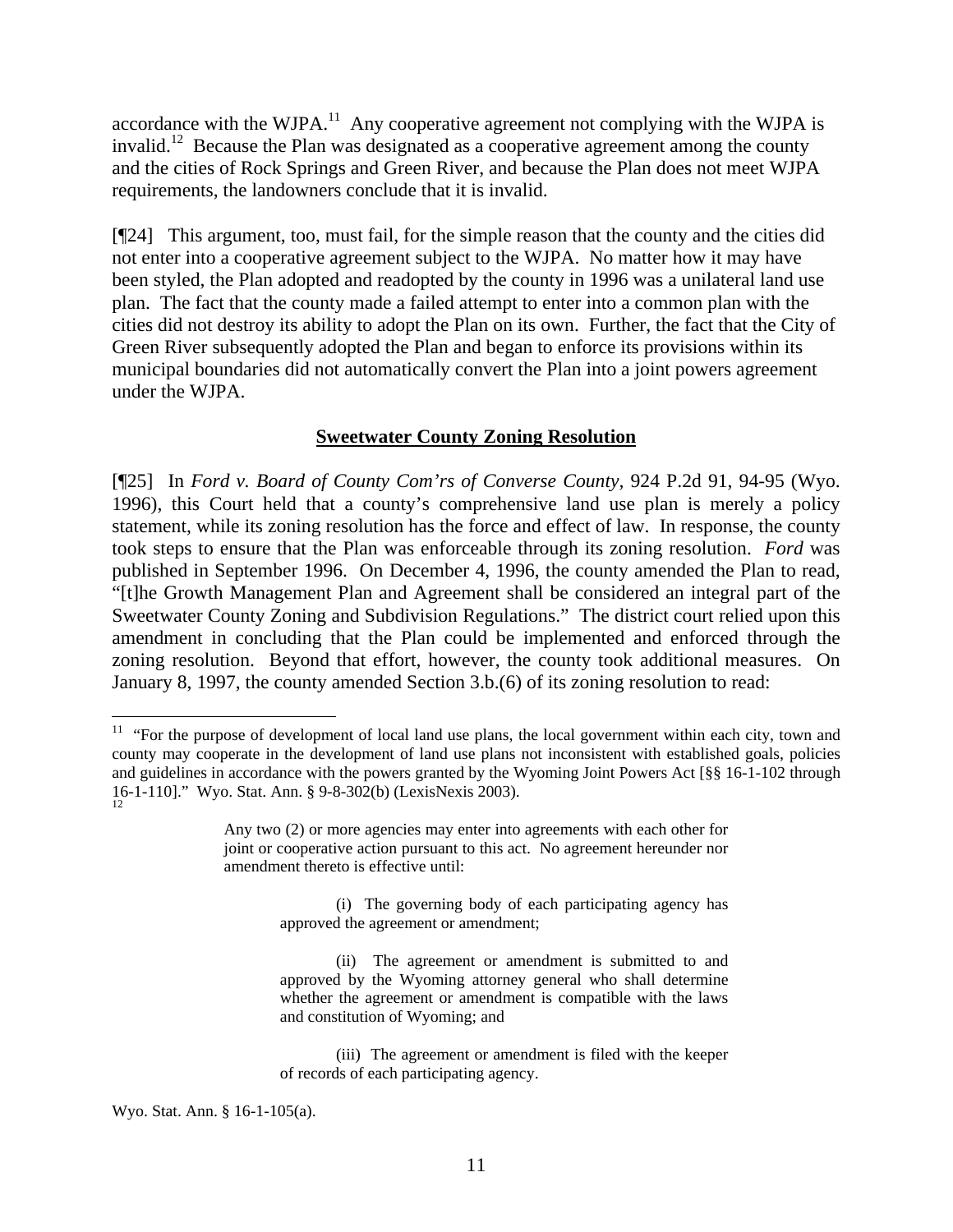Within the urbanizing and city growth areas within the Growth Management Boundary as described by the Sweetwater County Growth Management Plan and Agreement and shown on Exhibit "A" of the Sweetwater County Growth [Management] Plan and Agreement, the commencement or establishment of any uses, development, or construction including the development of roadways that are established after the effective date of said agreement, shall meet the development and permitting standards and policies of the Growth Management Plan and Agreement and the Zoning Resolution of Sweetwater County. Where the policies and standards of said Growth Management Plan and Agreement are different than those standards of the Zoning Resolution or other official regulations of Sweetwater County, the more restrictive standards, regulations, or policies shall apply.

[¶26] While perhaps inartfully drawn, the purpose of the amendment—that being to make the conditional use permit process of the Plan part of the zoning resolution—is sufficiently clear so as to accomplish that end. That intent was made patently clear by the language of the accompanying statement of purpose:

# **PURPOSE OF AMENDMENT:**

To support the integration of the Growth Management Plan and Agreement into the Sweetwater County Zoning Resolution.

This amendment helps ensure that the Growth Management Plan is properly enforced through the Zoning Resolution. A recent Wyoming Supreme Court decision has held that rules and regulations stated in a plan can only be enforced through county zoning and subdivision regulations.

[¶27] The landowners challenge the effectiveness of these amendments first by suggesting that they are no more than an attempt to zone through a land use plan. Second, they contend that the amendments have never taken effect because, by their own wording, they only apply to uses established "after the effective date of said agreement . . .." Because the landowners believe that the Plan was not properly adopted, they further believe that it has never become effective and has no "effective date" for purposes of these amendments.

[¶28] We reject all of these contentions. We have already determined that the Plan became effective as a county land use plan when it was first adopted by the county. Further, we find the county met the dictates of *Ford* by engrafting the Plan's enforcement tool—the conditional use permit process—into the county's zoning resolution.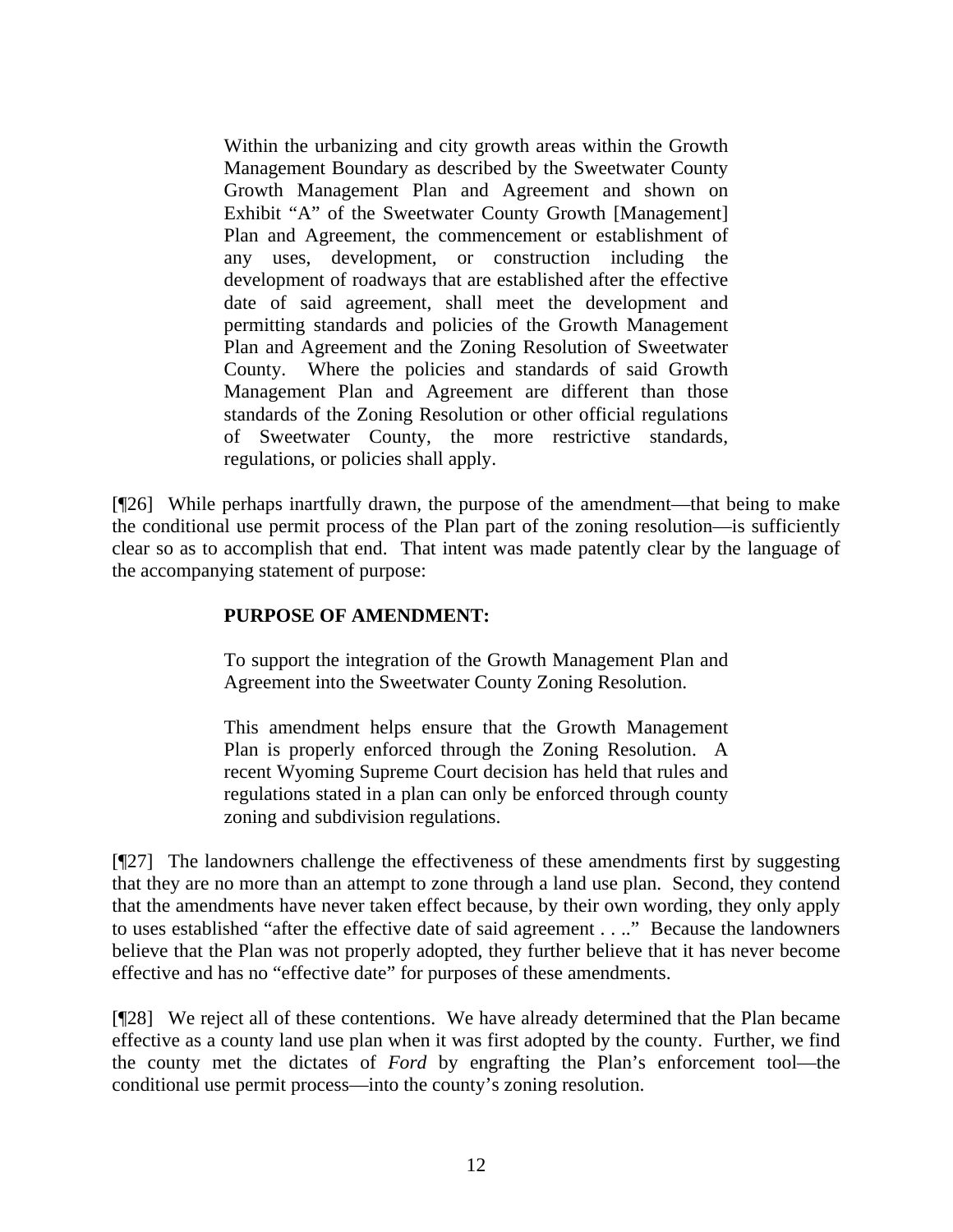## **Extension of the Study Areas**

[¶29] As adopted in 1996, Section 5 of the Plan provided for four "study areas": the Design Criteria Study Area (development standards for highway rights-of-way), the Urban Reserve Study Area (agriculturally zoned areas within urbanizing areas), the Special Study Area (scenic, environmental, and recreational resources), and the Hillside Protection Study Period (development on slopes of 10% or greater). The "study period" for each area was to be three years, with the option for extension if necessary. In addition, Section 11 of the Plan created a three-year "work program" whereby ad hoc committees would be appointed to study certain enumerated developmental issues, specifically including issues related to the four study areas.

[¶30] The Plan was adopted on April 23, 1996, meaning the study area and work program provisions would expire on April 23, 1999, unless extended. The county's planning and zoning commission began the process for approval of such extension by publication of a hearing notice on February 13, 1999.<sup>13</sup> In pertinent part, that notice indicated that an issue to be heard at the commission's March 17, 1999, meeting was the "[p]roposed extension of the study period under Section 11.0 Work Program" of the Plan. The notice also indicated that the board of county commissioners would consider the same matters during its meeting on April 7, 1999.

[¶31] The minutes of the March 17, 1999, commission meeting indicate that the public meeting occurred, that public comment was accepted, and that, after discussion, the commission unanimously recommended to the board that the work program be extended.

[¶32] On March 25, 1999, the county had published another public notice, this time announcing a "joint workshop" between the commission and the board on April 9, 1999, for the purpose of discussing general issues related to planning and zoning. The agenda available at the meeting listed the work program as one of four items for discussion. The minutes from the meeting reveal a lengthy and somewhat heated discussion of the work program, including citizen comments. In addition, the board considered the work program and took public comment in regard thereto at its regular meeting on April 7, 1999, and a continuation of that meeting on April 20, 1999. In the end, the board voted to extend the work program and study areas for an additional three years.

 $\overline{a}$ 

 $13$  In addition to the statutory notice requirement before a board of county commissioners adopts a land use plan, as cited in footnote 9 hereinabove, Wyo. Stat. Ann. § 18-5-202(b) contains a similar requirement for public notice before a planning and zoning commission certifies its recommendations to the board:

The planning and zoning commission may prepare and amend a comprehensive plan including zoning for promoting the public health, safety, morals and general welfare of the unincorporated areas of the county, and certify the plan to the board of county commissioners. Before certifying its plan or amendments thereto to the board the commission shall hold at least one (1) public hearing. Notice of the time and place of hearing shall be given by one (1) publication in a newspaper of general circulation in the county at least thirty (30) days before the date of the hearing.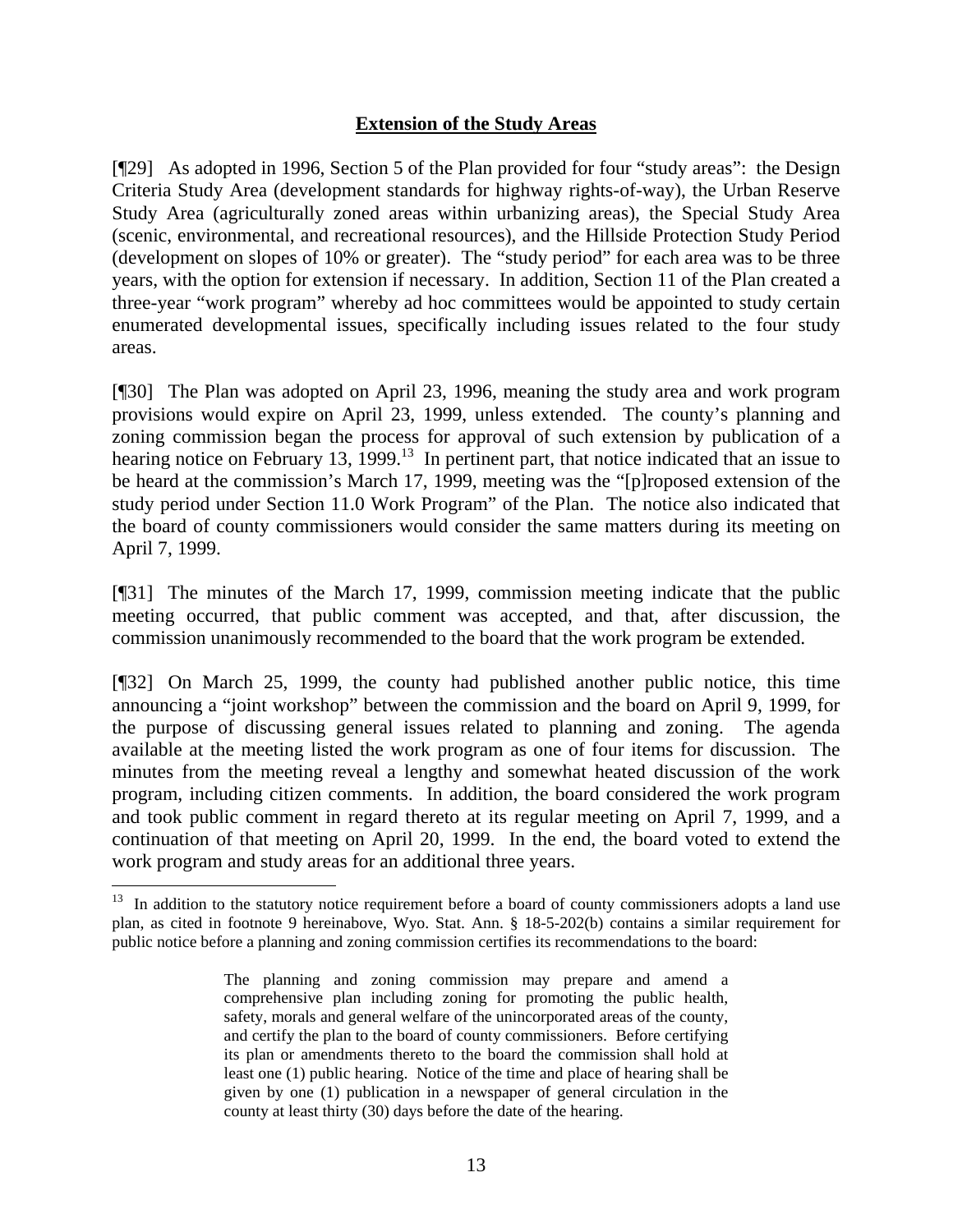[¶33] The landowners contend that, despite all of the foregoing, notice of the possible extension of the work program was insufficient to advise the public that the study areas might also be extended. The district court rejected this contention, for two reasons. First, the district court reviewed the Plan and found the work program and the study areas to be "inextricably intertwined," meaning that notice of the former was notice of the latter. Second, the district court pointed out that some of the landowners had actually attended the April meetings for the specific purpose of opposing extension of the study areas. Thus, no prejudice could be shown to have resulted from the notices.

[¶34] We agree with the district court's analysis. The fact that the work program and the study areas were "linked" is revealed in one of the findings of the resolution passed by the board extending them both: "WHEREAS, a work program was established under Section 11.0 of the County's Growth Management Plan to address certain identified issues including not only the development of policies and standards for the study areas but the revision of the plan itself and the amendment of zoning and subdivision regulations[.]" This clause is an accurate recitation of the Plan's work program provisions, wherein the "topics under study" specifically include the study areas.

[¶35] The notice provisions of Wyo. Stat. Ann. § 18-5-202 both require only "[n]otice of the time and place of hearing." As we have previously held, however, "compliance with statutory requirements of notice and hearing does not always satisfy constitutional requirements of due process." *Pfeil,* 908 P.2d at 961. The constitutional test of procedural due process is "reasonable notice and a meaningful opportunity to be heard . . .." *Id.*

[¶36] The reasonableness of notice is determined by the circumstances, including the nature of the proceeding and the character of the rights to be affected. 16B Am.Jur.2d, *Constitutional Law* § 934 (1998). Under the Wyoming Administrative Procedure Act (WAPA), for instance, different notice requirements are provided for general rulemaking activity and contested case hearings. Wyo. Stat. Ann. § 16-3-103(a)(i); Wyo. Stat. Ann. § 16-3-107(b) (LexisNexis 2003). Certainly, in the context of the present case—a public hearing set for the purpose of reviewing planning and zoning resolutions—a published notice that identified the particular issues to be discussed, even in general terms, was sufficient. Notice to the public that the work program would be addressed was sufficient notice to the public that the individual aspects of the work program, including the study areas, were at issue.

## **Conditional Use Permit Standards**

[¶37] The landowners argue that the county's conditional use permit process is unconstitutionally vague and violative of substantive due process because it contains inadequate standards for the guidance of permitting officials. Citing *Secretary of State of Maryland v. Joseph H. Munson Co., Inc.,* 467 U.S. 947, 964 n.12, 104 S.Ct. 2839, 81 L.Ed.2d 786 (1984), they contend that a zoning ordinance is invalid if it leaves too much to the discretion of local officials. Rather, the landowners suggest that "standards must be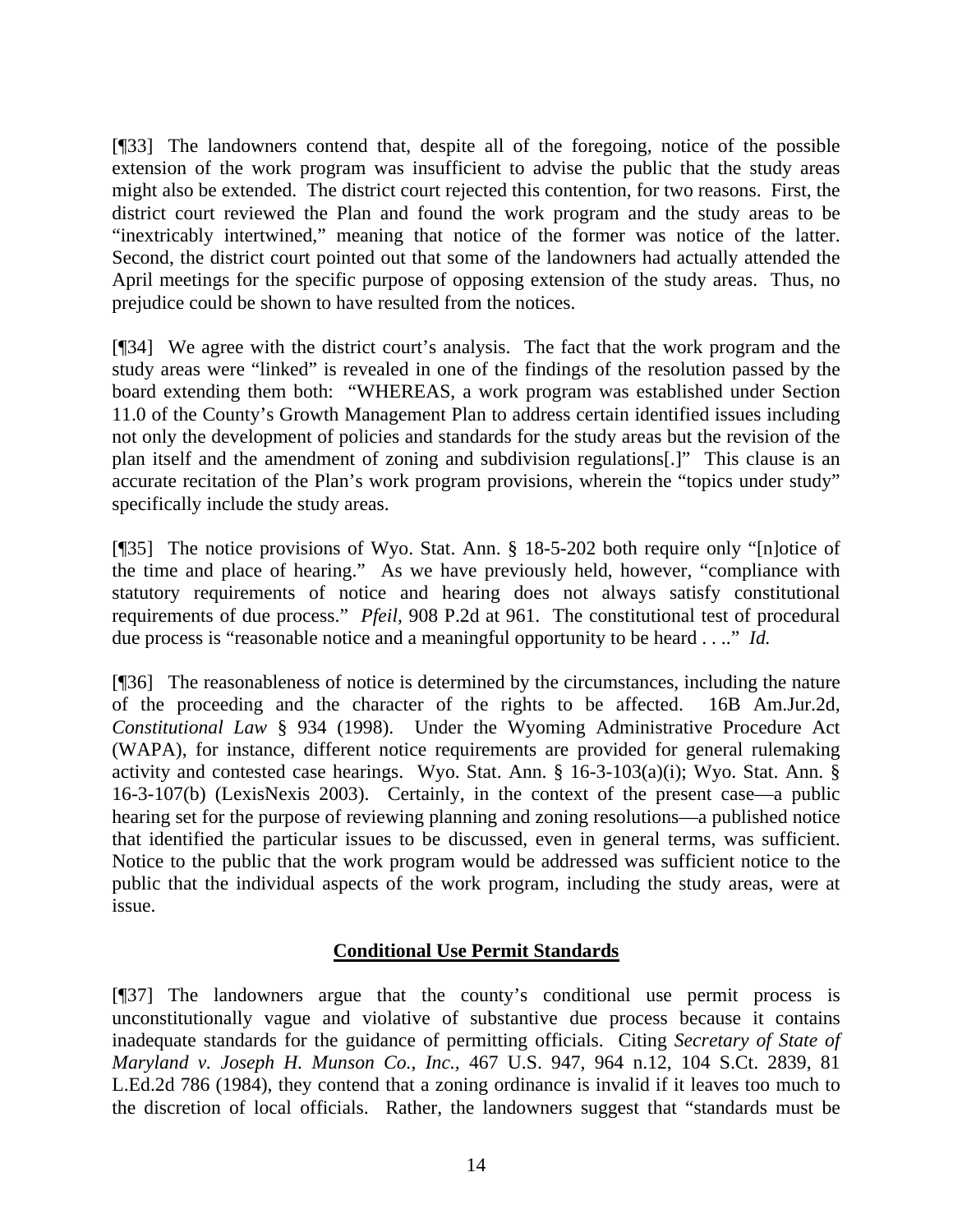precise and objective." *See Lady J. Lingerie, Inc. v. City of Jacksonville,* 176 F.3d 1358, 1362 (11th Cir. 1999), *cert. denied*, 529 U.S. 1053 (2000). In particular, the landowners decry what they describe as the county's "unbridled discretion" first, to either approve or deny a conditional use permit, and second, to impose any special condition or requirement the county deems "necessary."

[¶38] The district court granted summary judgment to the county on this issue, and we will affirm that decision. While it is true that the discretion of permitting officials may not be "unbridled," it is also true that they must be allowed to act with a certain amount of discretion, exercised reasonably, as opposed to arbitrarily or capriciously. *Prudential Trust Co. v. City of Laramie,* 492 P.2d 971, 974 (Wyo. 1972). In that regard, the county's zoning resolution contains the following guidance in limiting the conditions that may be placed on a conditional use permit:

> Pursuant to the regulations hereinafter set forth, certain uses may be permitted by Conditional Use Permit within the stated Zone Districts and may be subject to special conditions or requirements deemed necessary by the County. To insure that the Conditionally Permitted Use does not unreasonably impose adverse impacts on the health, safety, and general welfare of the County or on adjacent or nearby properties or residents, the County may impose certain special conditions including but not limited to the following:

- Duration of use
- Extension of the C.U.P.
- Hours of operation
- Site and/or building improvements
- Parking requirements
- Sewer and water requirements

In addition, the pre-printed application form, itself, contains a list of potential requirements: site plan, boundary survey, hazardous materials inventory, topographic map, grading and drainage plan, soil engineering tests, plans and elevations of proposed structures, structural blue prints, engineer-approved foundation designs, engineer-approved public right-of-way and road construction plans, range management plan, nutrient management plan, hillside management plan, proof of access onto a county road, proof of ownership, proof of connection to public sewer and/or water system, and "other."

[¶39] From these materials, we know that the guiding purpose of the conditional use permit process is the "health, safety, and general welfare" of the county. And from the statutory construction maxim, *ejusdem generis,* we also know that "other" requirements must be of the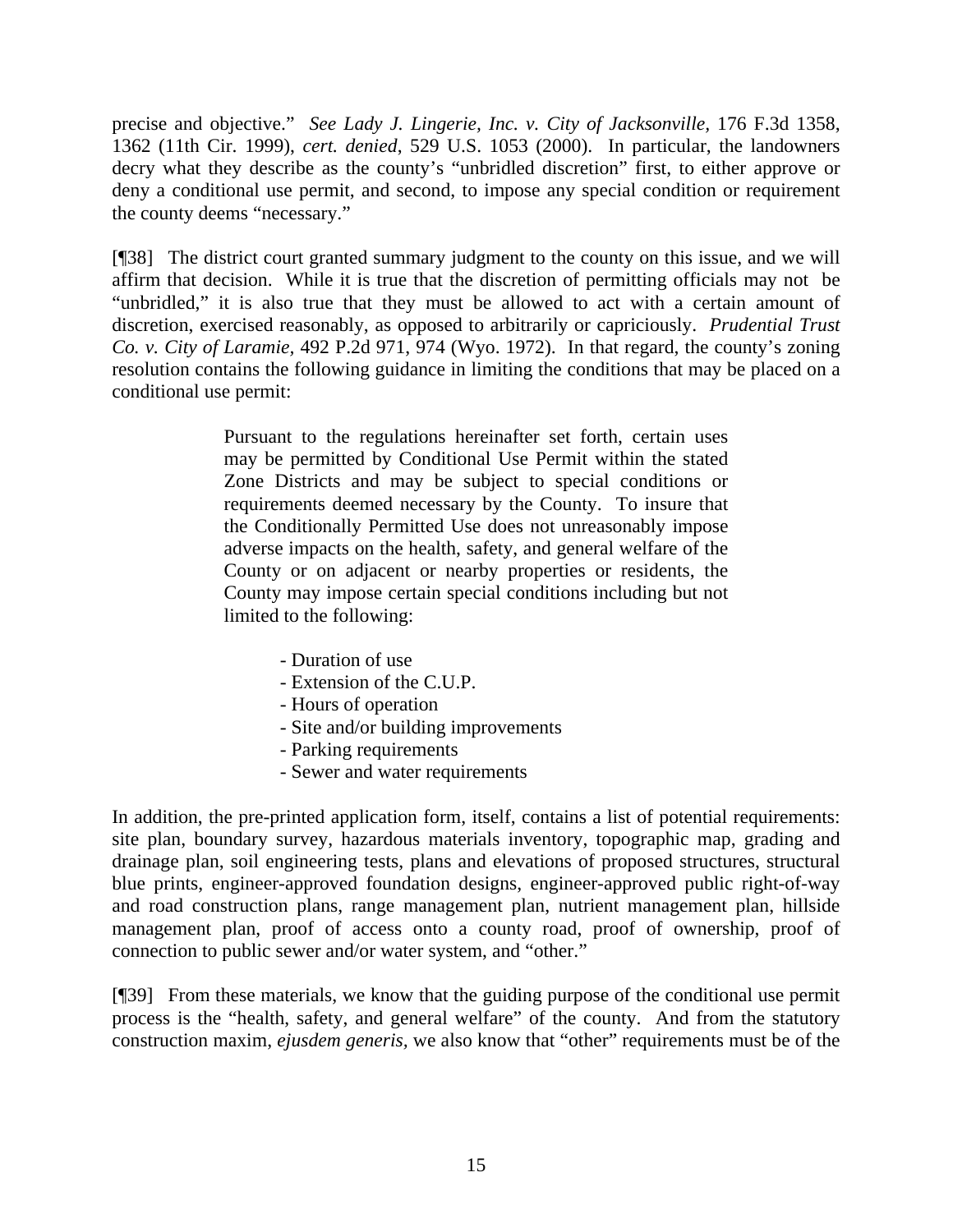same nature as those printed on the application form.<sup>14</sup> Consequently, the county is limited to the imposition of permit conditions that are designed to promote the health, safety, and welfare of its inhabitants, and that are similar in nature to those listed above. These are sufficient guidelines to prevent the county from acting arbitrarily or capriciously in the administration of the conditional use permit system.

## **Illegal Restraint on Land Use**

[¶40] The plethora of stated causes of action in the landowners' complaint caused the district court some analytical confusion. The district court interpreted the illegal restraint issue as a question of substantive due process. In their appellate brief, however, the landowners have presented illegal restraint and substantive due process as separate issues. We will do likewise.

[¶41] The gist of the landowners' illegal restraint argument is that the county's extensive conditional use permit system is the antithesis of zoning. In other words, instead of a conditional use permit system designed to consider land uses not specifically allowed in a particular zoning district, the county uses the special permit process to control all land uses, whether or not consistent with underlying zoning. We will not further address this issue, because the landowners have not analyzed the particulars of the county's planning and zoning resolutions within the context of this state's statutory planning and zoning construct. The landowners cite only one case, *Rockhill v. Chesterfield Tp., Burlington County,* 23 N.J. 117, 128 A.2d 473, 477-80 (1957), wherein the Supreme Court of New Jersey struck down a special use permit system where there was no underlying zoning district scheme, in violation of that state's constitutional and statutory zoning principles.15 This is not sufficient analysis from which we can conclude that the county's dissimilar conditional use permit structure violates Wyoming's statutes or constitution. There is simply no showing in this case that a temporary work program containing special study areas designed to deal with urbanization, superimposed on an existing zoning scheme, is an illegal restraint on land use.

## **Substantive Due Process**

[¶42] Our federal constitution, in the Fifth and Fourteenth Amendments, and our state constitution, in article 1, § 6, proclaim that "[n]o person shall be deprived of life, liberty or

<sup>14</sup> The rules of statutory construction apply to the construction of administrative rules and regulations. *Powder River Coal Co. v. Wyoming State Bd. of Equalization,* 2002 WY 5, ¶ 6, 38 P.3d 423, 426 (Wyo. 2002). "*Ejusdem generis*" is a "canon of construction that when a general word or phrase follows a list of specifics, the general word or phrase will be interpreted to include only items of the same type as those listed." *Black's Law Dictionary* 556 (8th ed. 2004). *See* Norman J. Singer, 2A *Statutes and Statutory Construction* § 47:17 (6th ed. 2000) (also "called Lord Tenterden's Rule, [it] is of ancient vintage, going back to Archbishop of Canterbury's Case, 2 Co Rep 46a, 76 Eng Repr 519 (1596)"). This Court has applied the doctrine many times.<br>See Powder River Coal Co., 2002 WY 5, ¶ 19, 38 P.3d at 429-30 and the cases cited therein.

<sup>&</sup>lt;sup>15</sup> The New Jersey court described the offending program as "spot zoning." *Rockhill*, 128 A.2d at 478. Technically, "spot zoning" occurs when "a particular piece of land [is zoned] without regard for the zoning of the larger area surrounding the land." *Black's Law* Dictionary, *supra*, at 1650. "Spot zoning" does not really describe what was happening in New Jersey nor does it describe the Sweetwater County plan.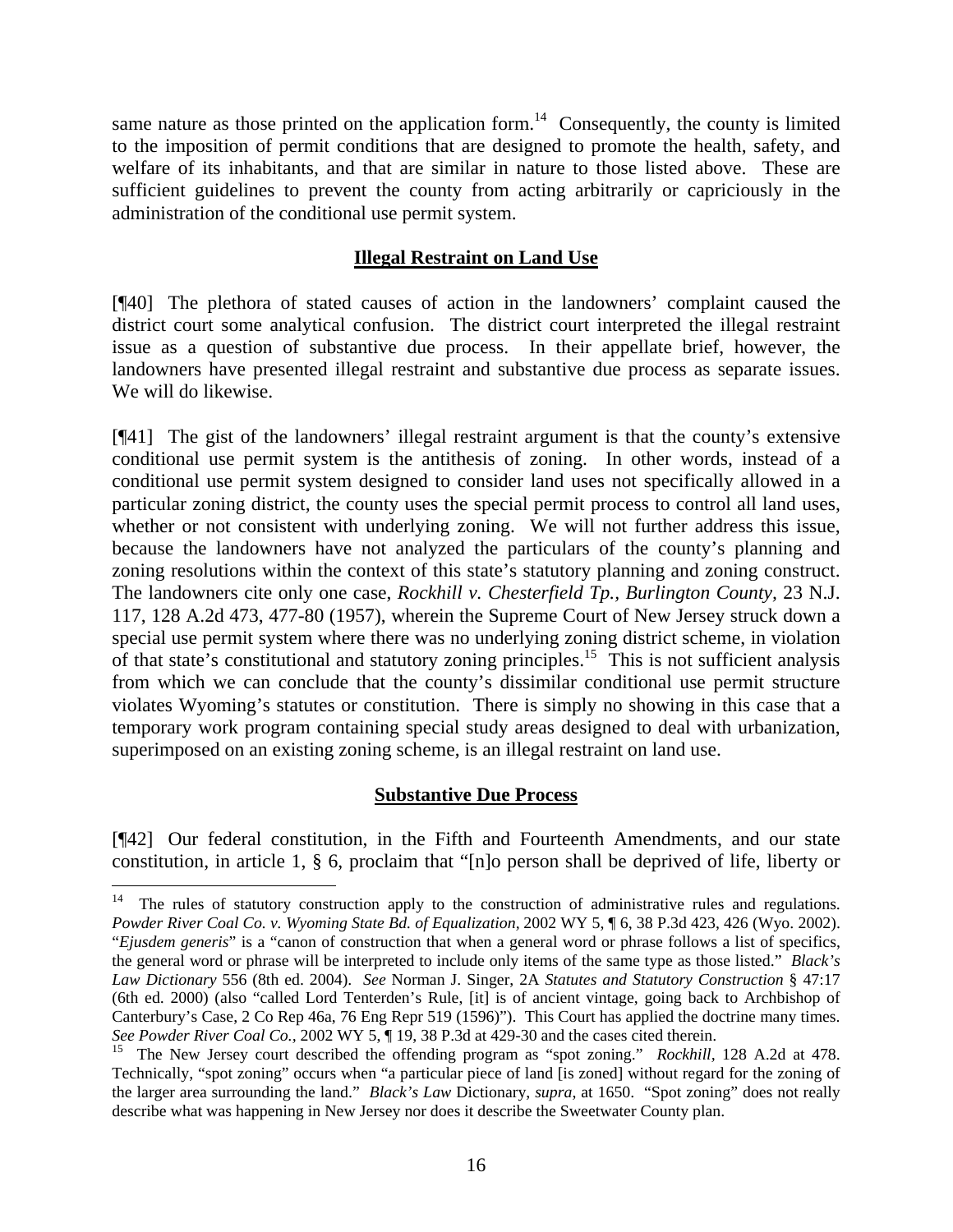property without due process of law." The constitutional principle of "due process" has both a procedural aspect and a substantive aspect. *Moreno v. State, Dept. of Revenue and Taxation,* 775 P.2d 497, 500 (Wyo. 1989). We have already considered herein the notice and opportunity to be heard requirements of procedural due process. In a previous discussion of the exercise of the police power by local governments, we said the following:

> "In general, Wyoming has, in zoning cases, interpreted its due process provision in a manner parallel to the federal provisions. *See e.g. Board of County Commissioners of Teton County v. Teton County Youth Services, Inc.,* Wyo., 652 P.2d 400, 414 (1982).

> The constitutional standard of substantive due process, under both United States and Wyoming interpretations, demands that a police power regulation must promote a legitimate public objective with reasonable means. The substantive due process standard of reasonableness is applicable during the initial legislative process and theoretically confines the legislators. The judiciary may, in the context of an actual case, be called on to measure the legislative performance against the constitutional standard. When the legislative enactment lies in the economic and social welfare area, and when there are no suspect criteria or fundamental interests involved, the court will, in testing the enactment, inquire only as to whether the regulation is of debatable reasonableness. In other words, if the court perceives that the legislature had some arguable basis for choosing the end and the means, it will sustain the regulation at least as to compliance with substantive due process. Only when a regulation amounts to an arbitrary deprivation of regulatees' property will it be deemed to violate the dictates of substantive due process. As we said in *Washakie County School District No. One v. Herschler,* Wyo., 606 P.2d 310, 333 (1980), cert. denied 449 U.S. 824, 101 S.Ct. 86, 66 L.Ed.2d 28:

> > 'When an ordinary [nonfundamental constitutional] interest is involved, then a court merely examines to determine whether there is a rational relationship between a classification \* \* \* and a legitimate state objective.'

. . .

. . .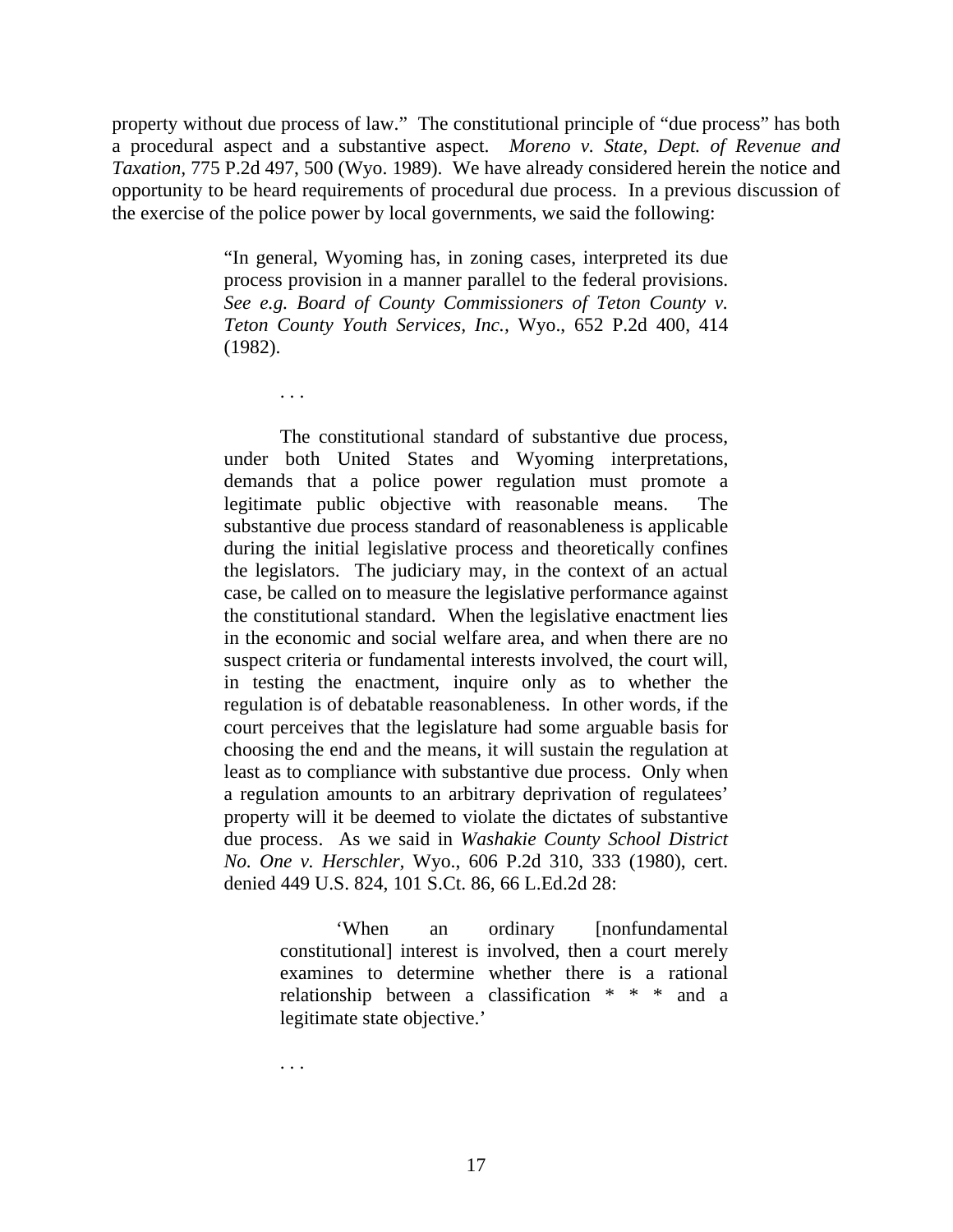The legitimate objectives of the police power are loosely characterized as being public in nature and the potential range is very broad. See *Hawaii Housing Authority v. Midkiff,* 467 U.S. 229, 104 S.Ct. 2321, 81 L.Ed.2d 186 (1984); *Berman v. Parker,* 348 U.S. 26, 75 S.Ct. 98, 99 L.Ed 27 (1954). . . .

As to the means chosen by the Cheyenne council to achieve these objectives, we reiterate that, in the economic and social welfare area and when the ordinance is examined in a general, facial manner, the courts will usually go no further than to ascertain the debatable reasonableness of the legislative choices. *See Snake River Venture v. Board of County Commissioners, Teton County,* Wyo., 616 P.2d 744, 753 (1980). The United States Supreme Court, in dealing with general, facial challenges to local exercises of police power, has sustained the substantive due process reasonableness of a number of facets of local zoning. . . .

Substantive due process, with its emphasis on legitimate objectives and rational means, can be explored and applied in a general sense when the reasonableness of the entire ordinance or statute is in question. *See e.g. Village of Euclid, Ohio v. Ambler Realty Co.,* [272 U.S. 365, 47 S.Ct. 114, 71 L.Ed. 303 (1926)]. It can also be examined in a specific sense, when the court evaluates the reasonableness of a law as applied to an individual. *See Nectow v. City of Cambridge,* 277 U.S. 183, 48 S.Ct. 447, 72 L.Ed. 842 (1928)."

. . .

*Board of County Com'rs of Teton County v. Crow,* 2003 WY 40, ¶ 19, 65 P.3d 720, 727-28 (Wyo. 2003) (*quoting Cheyenne Airport Bd. v. Rogers,* 707 P.2d 717, 726-28 (Wyo. 1985)). *See also Michael v. Hertzler,* 900 P.2d 1144, 1148 (Wyo. 1995) (substantive due process protects against arbitrary governmental action); *White v. State,* 784 P.2d 1313, 1315 (Wyo. 1989) (substantive due process met if the statute is rationally related to a legitimate state objective); *Moreno,* 775 P.2d at 500 ("the exercise of the state police power must promote a legitimate public objective with reasonable means"); *Bulova Watch Co. v. Zale Jewelry Co. of Cheyenne,* 371 P.2d 409, 417 (Wyo. 1962) ("the purposes for which the police power is invoked must have relation to the public weal, must be within the scope and in furtherance of that power, and the means adopted must be reasonable and appropriate for the accomplishment of and have a substantial connection with the end in view") and *Pirie v. Kamps,* 68 Wyo. 83, 229 P.2d 927, 929 (1951) (laws enacted for the general welfare must be reasonable and not arbitrary). The party alleging an infringement of his constitutional rights bears the burden of showing the existence of the right, and that it has been infringed upon in an impermissible way. *Meyer v. Norman,* 780 P.2d 283, 289 (Wyo. 1989).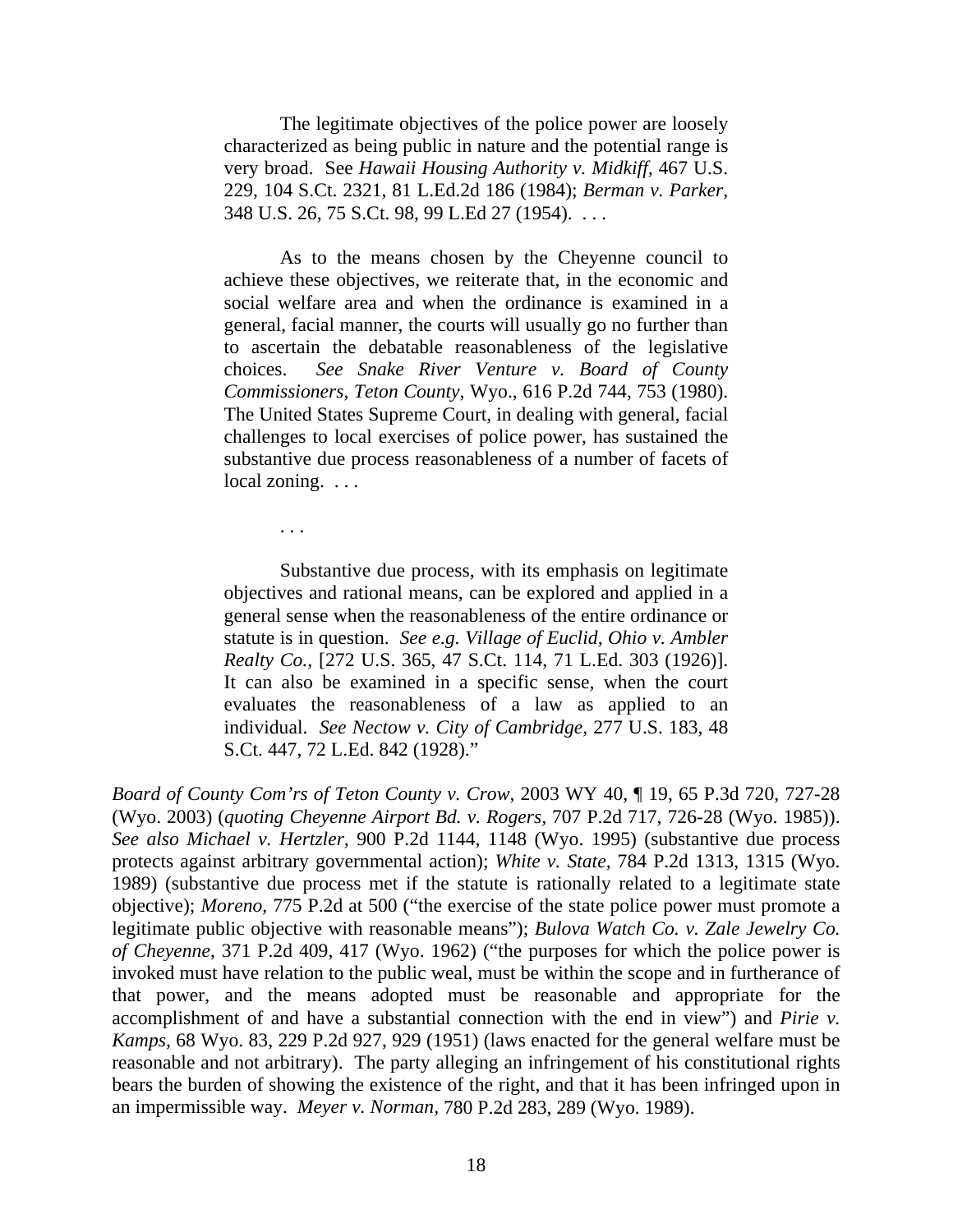[¶43] The landowners contend that the county's conditional use permit system is facially unconstitutional because it is vague, and it is unconstitutional as applied to them because it was applied arbitrarily. As to the first contention, the landowners argue, as set forth above, that the permit system contains no standards or guidance for county enforcement officials. Having already dealt with that contention, we will not do so again. Suffice it to say that we do not find unbridled discretion in the Plan or in the enforcing zoning resolution; rather, we find sufficient guidance within both for enforcement officials and for those subject to regulation.

[¶44] The landowners' as-applied challenge to the conditional use permit system is based upon several factual allegations: (1) the county unreasonably required the landowners to attend a pre-application meeting, to vacate an old subdivision plat, to dedicate a public road, to prepare a certified range management plan, and to reach an agreement with surrounding landowners; (2) the county unreasonably delayed the permitting process; and (3) the county's actions were motivated by bias, bad faith, or other improper motives, including community resistance.

[¶45] In their appellate brief, the landowners detail their grievances. They contend that the county acted arbitrarily in requiring them to attend a pre-application meeting. They find arbitrariness in this requirement because such is not contained in the conditional use permit regulations, but is required on a case-by-case basis as a policy of the county's planning office. Second, the appellants contend that there is no statute directing them to vacate the subdivision plan, so the county's demand that they do so was arbitrary. Next, the landowners describe as "the most egregious example of the vague nature of" the conditional use permit regulations as being the requirement that they obtain environmental studies. More precisely, they complain that it was uncertain whether the requirement for such studies was truly mandatory, or was merely a recommendation.<sup>16</sup>

[¶46] The district court applied the review standard set forth above and concluded that the permit system did not violate the landowners' right to substantive due process. First, the district court noted that land-use regulations, including zoning laws, that reasonably promote the health, safety, and general welfare of the populace, even when adversely affecting real property interests, have been viewed as permissible governmental action. *See Penn Cent. Transp. Co. v. City of New York,* 438 U.S. 104, 125, 98 S.Ct. 2646, 57 L.Ed.2d 631 (1978). Finding that both the Plan and the county's zoning resolution were implemented for the public health and welfare, the district court concluded that the means chosen to achieve those objectives were reasonable.

l <sup>16</sup> While the landowners do not specifically identify the environmental studies to which they object, they do direct this Court's attention to a letter from the county's land use director, in which he discusses a certified nutrient management plan, a certified range management plan, an air quality study, a drainage report, a site plan, a transportation plan, and a water use plan. We note that these are included as requirements on the conditional use permit application.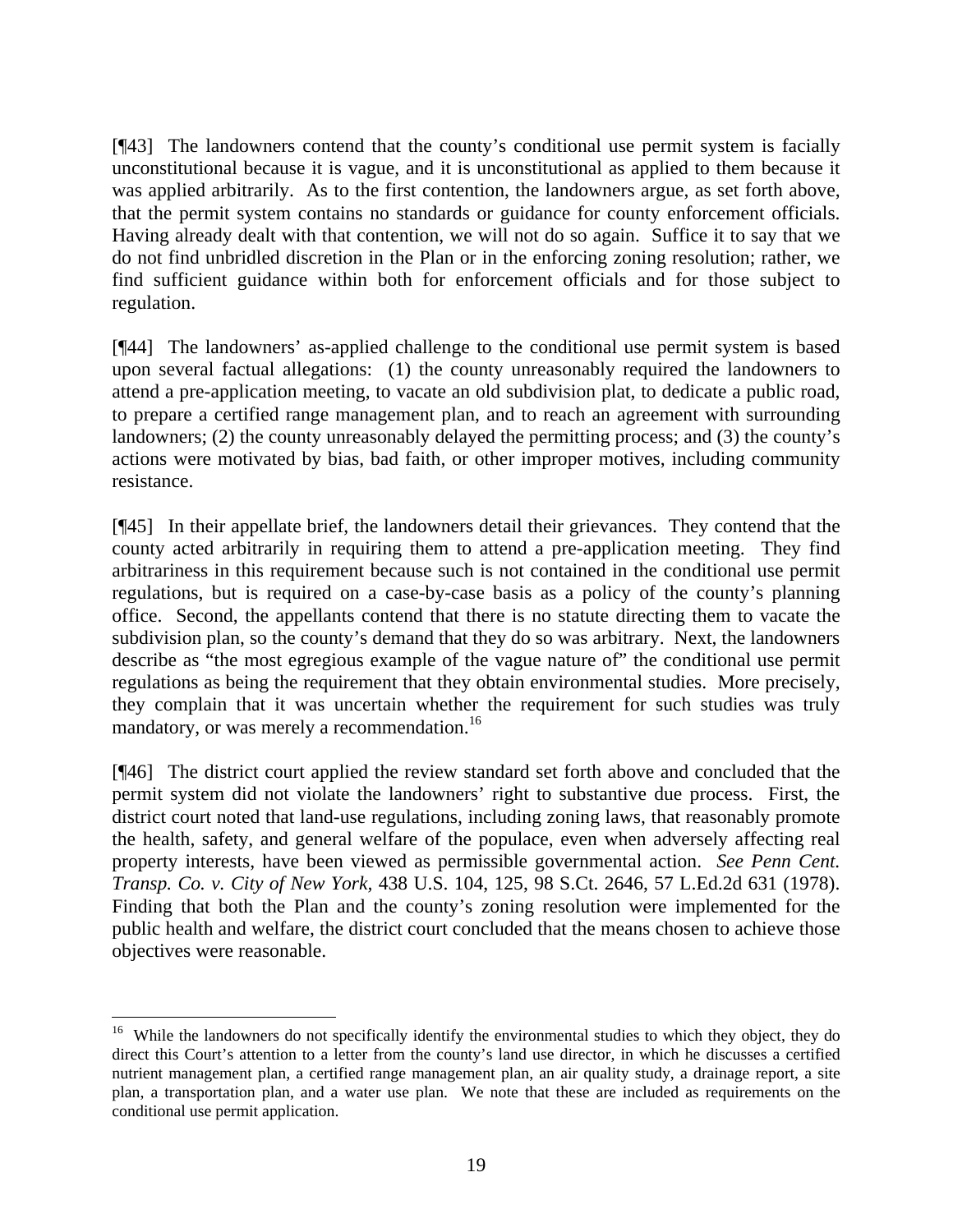[¶47] Having reviewed the entire record, we conclude that the district court was correct in granting summary judgment to the county on the landowners' substantive due process issues. Aside from diatribe, the landowners have provided little to show either that the county's reasons for exercising the police power, or its chosen methods in doing so, were improper. In the urbanizing area, the county had implemented a conditional use permit system to manage growth while it studied its existing zoning districts. The landowners purchased agriculturally zoned lands, subject to an existing subdivision plat, that they intended to convert to "hobby ranching." These facts alone subjected the landowners to the county's reasonable change-in-use policies. In addition, the lands were affected by at least two of the study areas found in the Plan—Hillside Protection and Urban Reserve—that justified additional regulatory processes. And beyond that, public hearings revealed opposition from a neighboring subdivision, consideration of which is, of course, the reason for public hearings.

[¶48] The lack of substance in the landowners' substantive due process argument on appeal is, perhaps, best exemplified by their presentation in regard to the subdivision plat issue. In their appellate brief, the appellants make the following complaints:

> The [conditional use permit] condition requiring [the landowners], as opposed to the County, to vacate the subdivision is another example of the problems associated with the vague [conditional use permit] standards. Despite the fact that [the landowners] were never involved in recording the subdivision plat, and that there is no statutory directive requiring [the landowners] to vacate the plat, the County placed this responsibility on [the landowners]. . . . Requiring [the landowners] to vacate a subdivision without the associated statutory authority is just the sort of unbridled discretion that violates the substantive Due Process standards and that renders the [conditional use permit] regulations invalid.

Additionally, the substantive and procedural road blocks erected by the Commission and the Board constitute an unreasonable delay in the permitting process. The first delay occurred in the fall of 1998 when the County required [the landowners] to vacate the platted subdivision. There is nothing in any Wyoming statute which would require the landowner not responsible for the subdivision, as opposed to the County, to vacate the subdivision. The County arbitrarily made the vacation the responsibility of [the landowners] rather than the County, and delayed processing the [conditional use permit] applications until the plat was vacated.

. . .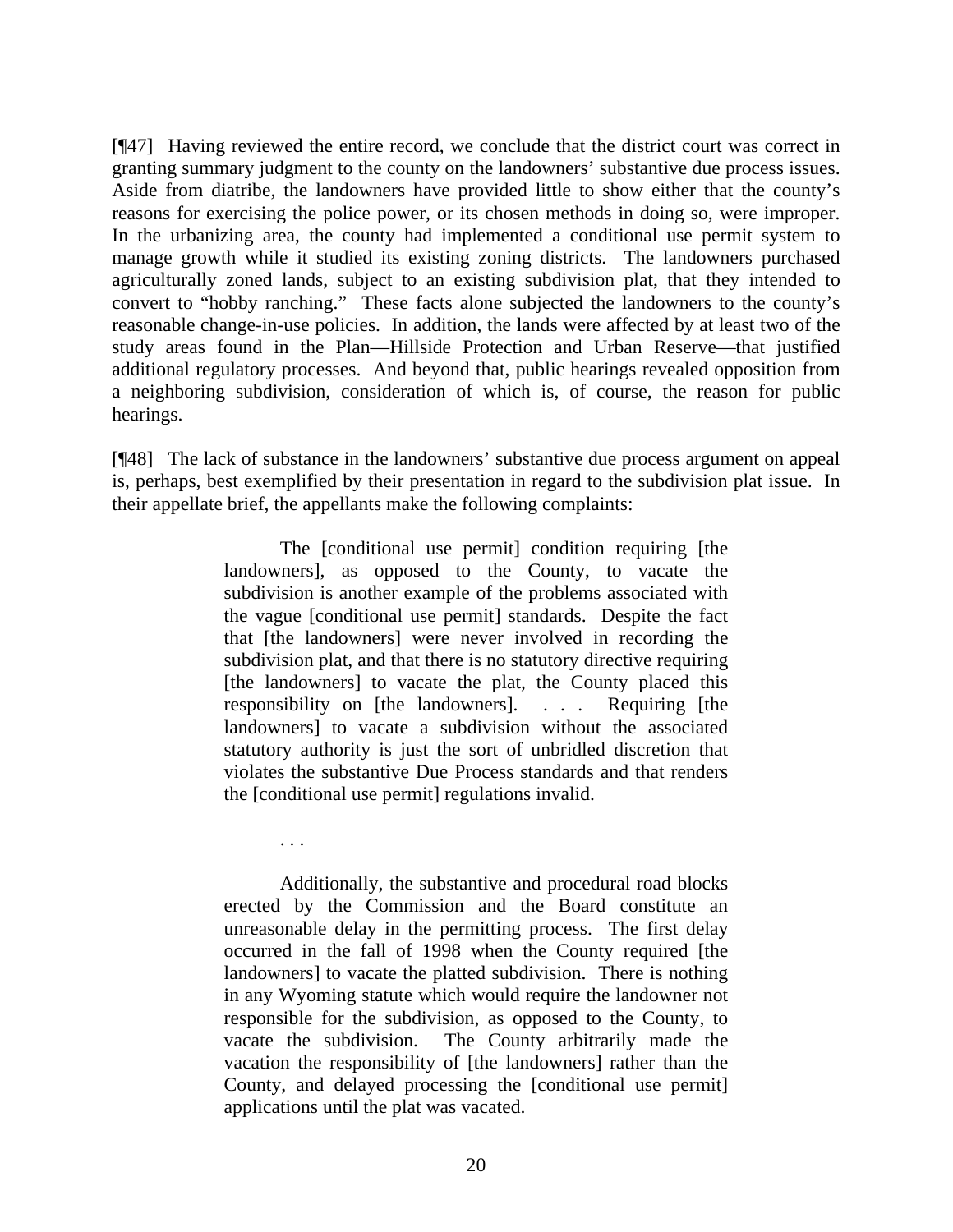[¶49] These complaints are unaccompanied by citation to pertinent authority, or even by explanation as to why such a requirement is arbitrary and unreasonable. The district court made the following findings, unchallenged in this appeal, in regard to the subdivision plat issue:

> In October 1998, the County notified [the landowners] that a significant portion of the property lay within the existing Overland Village Subdivision and that [the landowners] needed to obtain a [conditional use permit] to establish any new uses on the property. On October 18, 1998, the County sent [the landowners] correspondence that described the required process to pursue issuance of a [conditional use permit] from the Board.

> > . . .

During this entire period of time, the County required resolution of the Overland Village Subdivision issues and related access issues. Essentially, the access issues included the "Gaensslen Ranch Road" and related "spur" that provides access to the Gaensslen Ranch Subdivision and to [the landowners'] property. [The landowners] maintained that the Gaensslen Ranch Road was not a public roadway. The County maintained that, before the Overland Village Subdivision could be vacated, it was necessary for [the landowners] either to dedicate the Gaensslen Ranch Road to the County or to comply with their obligations to construct the "Firehole Basin Drive," which was the road that had been dedicated to the County as part of the Overland Village Subdivision plats. [The landowners] challenged the public nature of the Gaensslen Ranch Road, and the County asserted that, in the alternative, [the landowners] would be required to construct the Firehole Basin Drive in order to prevent any violation of Wyo. Stat. Ann. § 34-12-108.

(Footnotes omitted.)

[¶50] It almost goes without saying that the county had a legitimate interest both in requiring amendment of the subdivision plat in the face of a proposed contrary use, and in maintaining public access to the surrounding properties. Furthermore, Wyo. Stat. Ann. §§ 34-12-106 through 34-12-111 (LexisNexis 2003) clearly reveal the landowners' role in the vacation of a subdivision plat. Indeed, the landowners have presented no authority for the proposition that it would be the county's duty or right to vacate the subdivision plat. And finally, vacation of the plat necessarily was complicated by the effect of vacation upon dedicated public streets and roads. *See Ahearn v. Town of Wheatland,* 2002 WY 12, ¶¶ 22-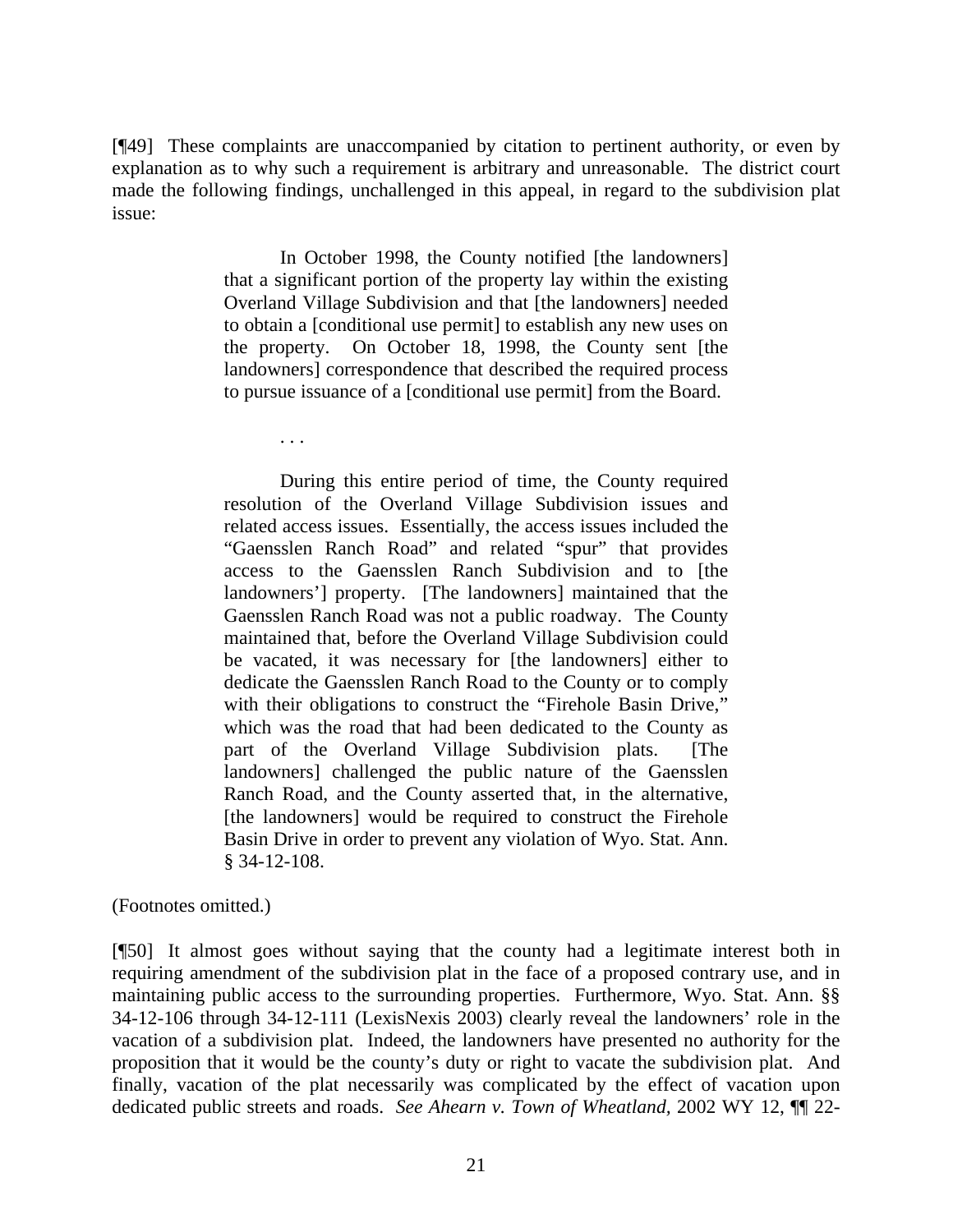23, 39 P.3d 409, 418-19 (Wyo. 2002); *Town of Moorcroft v. Lang,* 779 P.2d 1180, 1184 (Wyo. 1989) and *Gay Johnson's Wyo. Automotive Service Co. v. City of Cheyenne,* 367 P.2d 787, 789 (Wyo. 1961). It could be said that, not only was the county's requirement that the subdivision plat and public access issues be resolved not arbitrary, but a failure to require resolution of those issues would have been unreasonable under the circumstances.

[¶51] The landowners' contention that the county acted in bad faith or from improper motive is similarly deficient. First, the landowners contend that the county paid inordinate attention to the concerns of property owners in a neighboring "upscale residential subdivision . . .." They cite *Woodwind Estates, Ltd. v. Gretkowski,* 205 F.3d 118, 124-25 (3rd Cir. 2000), for the proposition that delay in the permitting process due to community resistance raises the question of bad faith or improper motive, and they cite *Fritts v. City of Ashland,* 348 S.W.2d 712, 714 (Ky. 1961), as holding that the purpose of zoning is not to protect the value of the property of particular individuals. Further, the landowners suggest that the county's actions in regard to their conditional use permit applications was likely unduly influenced by the fact that, among the neighboring subdivision owners who objected to and presented evidence against the permits, were a prominent local attorney and a member of the county's planning and zoning commission.

[¶52] We are convinced, for several reasons, that summary judgment in favor of the county was appropriate despite these bad faith allegations. The general purpose of zoning is to "conserve and promote the public health, safety and welfare of the citizens of the county." Wyo. Stat. Ann. § 18-5-105(a) (LexisNexis 2003); *see also* Wyo. Stat. Ann. § 18-5- 306(a)(vii) (LexisNexis 2003). Surely, the best evidence of the effect of particular action upon the citizenry is input from those citizens affected thereby. Furthermore, protection of property values and preservation of neighborhood "character" are proper factors for consideration in zoning decisions. 83 Am.Jur.2d, *Zoning and Planning* §§ 60-61 (2003). Even the cases cited by the landowners recognize these principles. In *Woodwind Estates, Ltd.,* 205 F.3d at 123-25, the municipality's denial of a permit was reversed because it was based on a factor irrelevant to the purposes of zoning, that being the socioeconomic status of prospective tenants in a low-income housing project, not simply because the municipality had considered community resistance to the project. Similarly, in *Fritts,* 348 S.W.2d at 714, while stating that it is not the purpose of zoning to protect property values, the court added that "the effect of a zoning change on the value of neighboring property is . . . one factor to be considered[.]" And beyond all that, the "improper motive" standard of *Woodwind Estates, Ltd.* has been abrogated, and has been supplanted with a standard whereby the substantive component of the due process clause is violated by governmental action only where such action is so arbitrary as to shock the conscience. *United Artists Theatre Circuit, Inc. v. Township of Warrington, PA,* 316 F.3d 392, 399-402 (3rd Cir. 2003).

[¶53] Finally, the landowners provide only innuendo in regard to the participation of a local attorney and a planning commission member in the opposition to their conditional use permit applications. The district court found, and the landowners have not suggested otherwise, that the commission member recused herself from the commission proceedings and did not vote on the issue. *See* 83 Am.Jur.2d, *Zoning and Planning*, *supra*, § 734 (recusal is proper